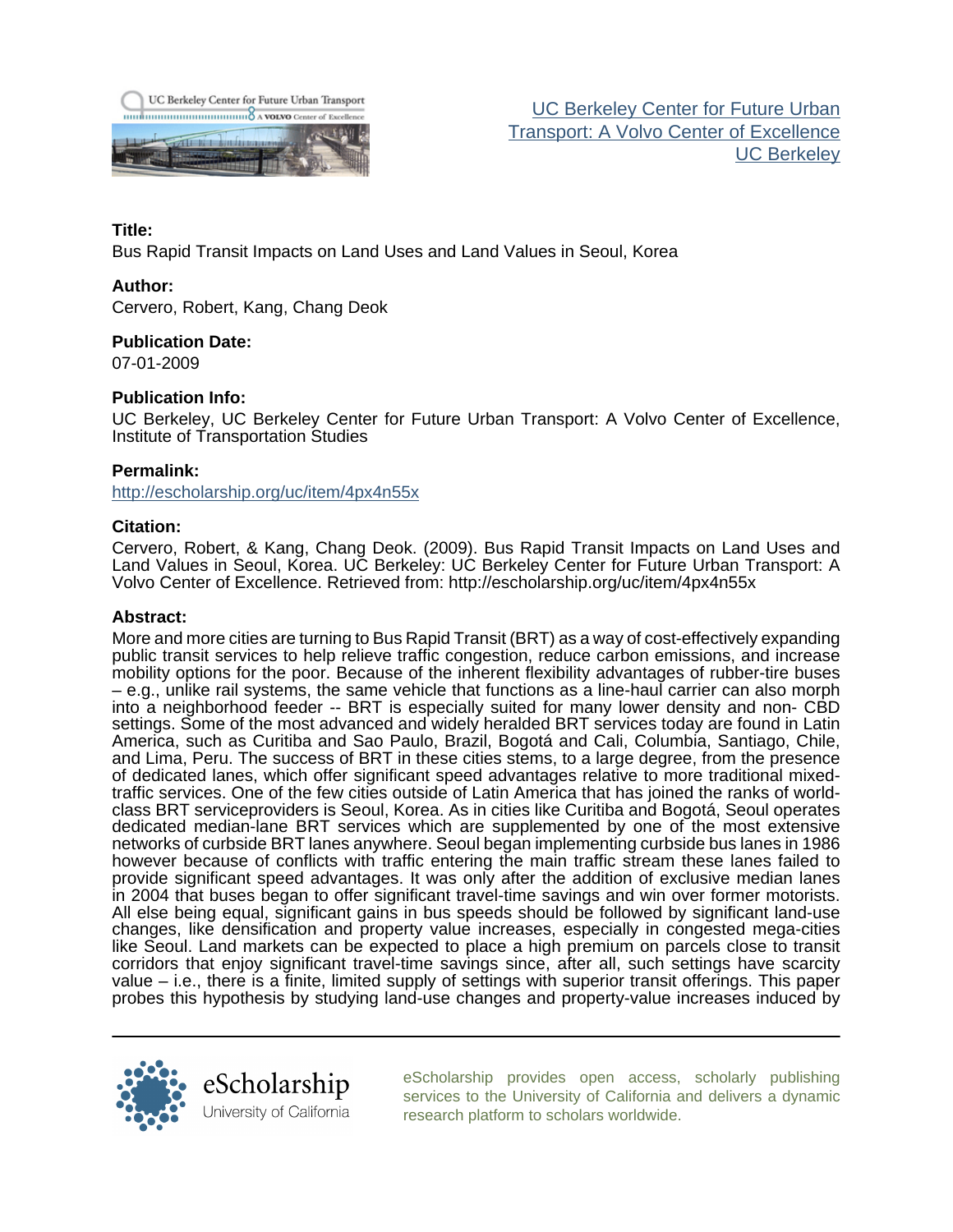Seoul's introduction of exclusive, median-lane BRT services. First, the empirical literature on bus transit and land-use impacts is reviewed. This is followed by background discussions on Seoul's transportation conditions and BRT system. Next, we describe our research methodology and supporting data sources. We then present multilevel models that gauge the influences of upgrading BRT services on land-use changes and land values. The paper concludes by reflecting on the policy implications of the key research findings.



[eScholarship provides open access, scholarly publishing](http://escholarship.org) [services to the University of California and delivers a dynamic](http://escholarship.org) [research platform to scholars worldwide.](http://escholarship.org)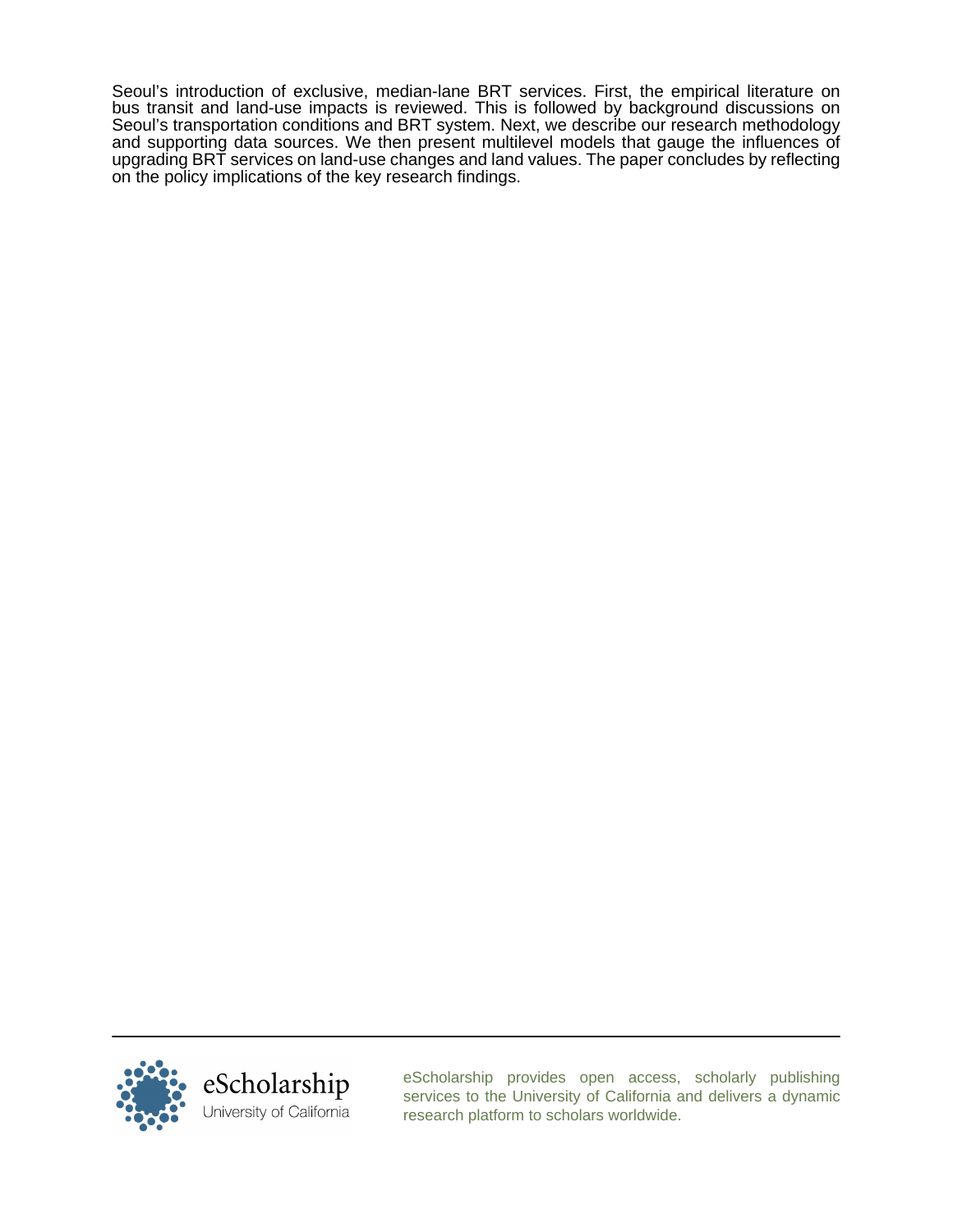**Bus Rapid Transit Impacts on Land Uses and Land Values in Seoul, Korea**

**Robert Cervero and Chang Deok Kang**

WORKING PAPER UCB-ITS-VWP-2009-4

UC Berkeley Center for Future Urban Transport  $\frac{1}{2}$   $\frac{1}{2}$   $\frac{1}{2}$   $\frac{1}{2}$   $\frac{1}{2}$   $\frac{1}{2}$   $\frac{1}{2}$   $\frac{1}{2}$   $\frac{1}{2}$   $\frac{1}{2}$   $\frac{1}{2}$   $\frac{1}{2}$   $\frac{1}{2}$   $\frac{1}{2}$   $\frac{1}{2}$   $\frac{1}{2}$   $\frac{1}{2}$   $\frac{1}{2}$   $\frac{1}{2}$   $\frac{1}{2}$   $\frac{1}{2}$   $\frac{1}{2}$ 



**July 2009**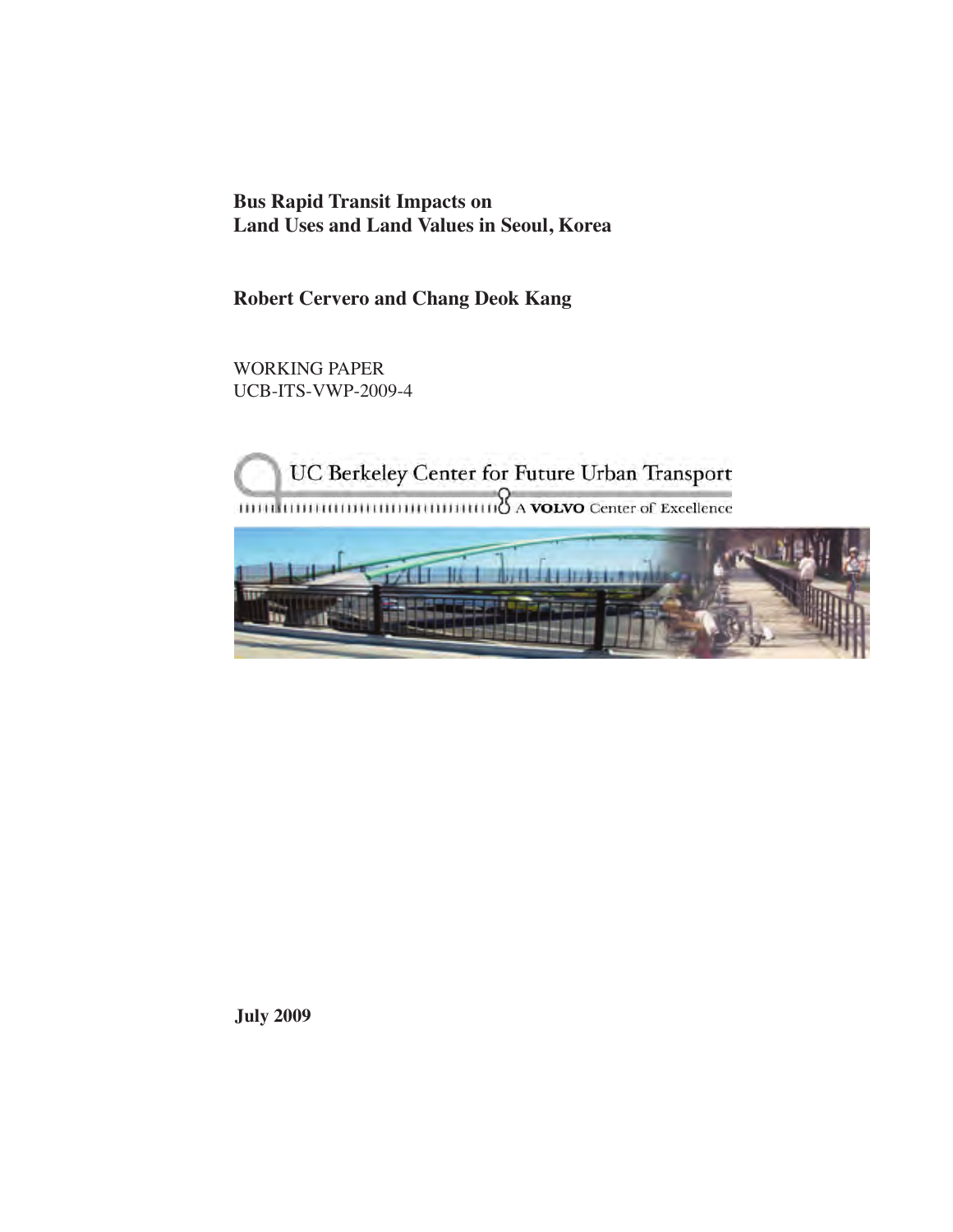#### **1. Introduction**

More and more cities are turning to Bus Rapid Transit (BRT) as a way of costeffectively expanding public transit services to help relieve traffic congestion, reduce carbon emissions, and increase mobility options for the poor. Because of the inherent flexibility advantages of rubber-tire buses  $-e.g.,$  unlike rail systems, the same vehicle that functions as a line-haul carrier can also morph into a neighborhood feeder -- BRT is especially suited for many lower density and non-CBD settings.

Some of the most advanced and widely heralded BRT services today are found in Latin America, such as Curitiba and Sao Paulo, Brazil, Bogotá and Cali, Columbia, Santiago, Chile, and Lima, Peru. The success of BRT in these cities stems, to a large degree, from the presence of dedicated lanes, which offer significant speed advantages relative to more traditional mixed-traffic services. One of the few cities outside of Latin America that has joined the ranks of world-class BRT service-providers is Seoul, Korea. As in cities like Curitiba and Bogotá, Seoul operates dedicated median-lane BRT services which are supplemented by one of the most extensive networks of curbside BRT lanes anywhere. Seoul began implementing curbside bus lanes in 1986 however because of conflicts with traffic entering the main traffic stream these lanes failed to provide significant speed advantages. It was only after the addition of exclusive median lanes in 2004 that buses began to offer significant travel-time savings and win over former motorists.

All else being equal, significant gains in bus speeds should be followed by significant land-use changes, like densification and property value increases, especially in congested mega-cities like Seoul. Land markets can be expected to place a high premium on parcels close to transit corridors that enjoy significant travel-time savings since, after all, such settings have scarcity value – i.e., there is a finite, limited supply of settings with superior transit offerings. This paper probes this hypothesis by studying land-use changes and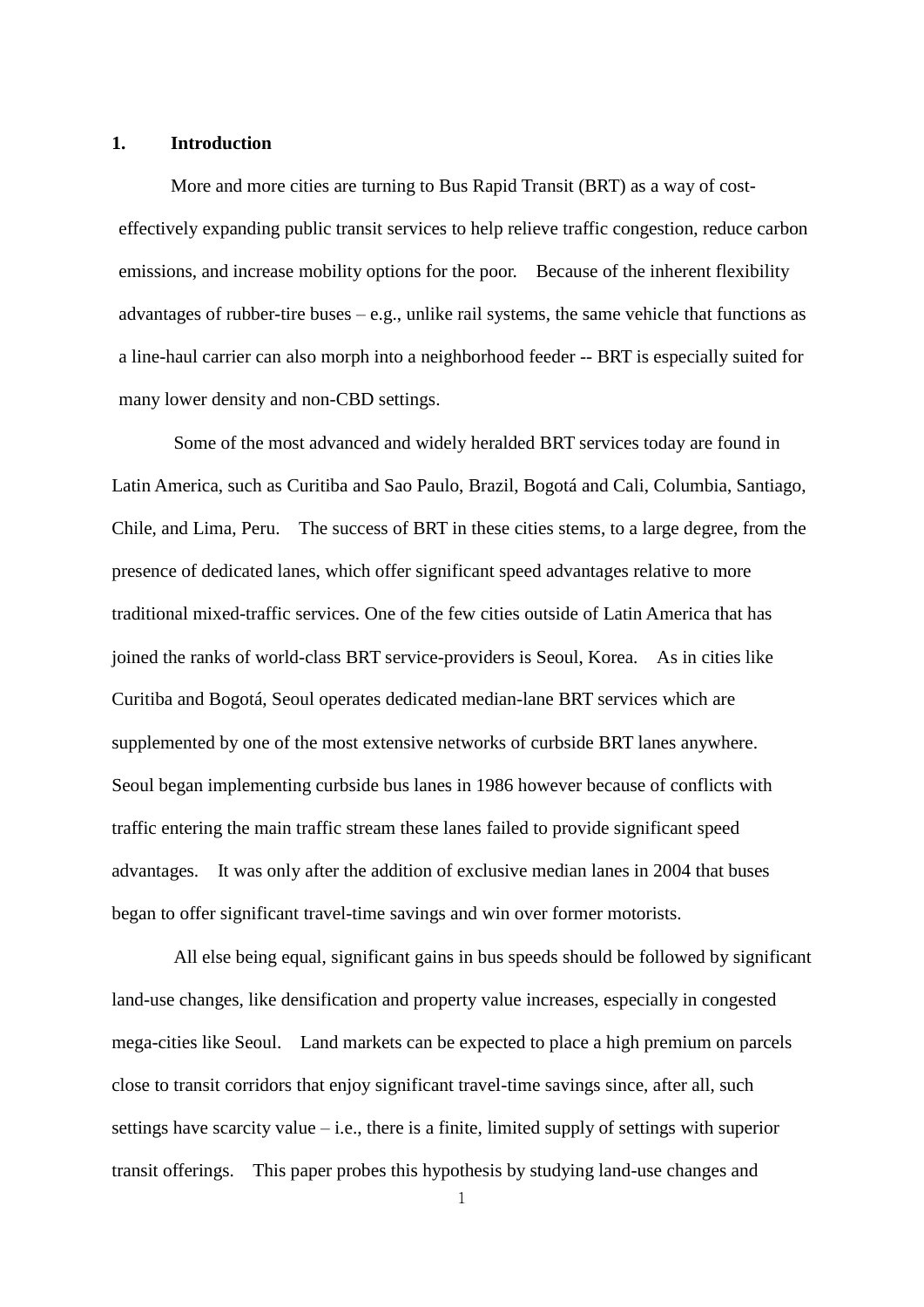property-value increases induced by Seoul's introduction of exclusive, median-lane BRT services. First, the empirical literature on bus transit and land-use impacts is reviewed. This is followed by background discussions on Seoul's transportation conditions and BRT system. Next, we describe our research methodology and supporting data sources. We then present multilevel models that gauge the influences of upgrading BRT services on landuse changes and land values. The paper concludes by reflecting on the policy implications of the key research findings.

## **2. Literature Review**

A large body of literature confirms that urban real-estate responds positively to transportation improvements, mainly in the form of higher property values and, zoning permitting, land-use intensification (Cervero, 1997; Ryan, 1999). Transportation infrastructure increases the supply of developable land and through the competitive bidding process increases the price of land for parcels that enjoy significant gains in accessibility (Du and Mullens, 2006; Dowall and Monkkonen, 2007; Ewing, 2009). The benefits of new transportation investments get capitalized in real estate price in the short-term while over the longer term land use adjustments occur. Thus while land-price impacts can be instantaneous, land-use changes tend to be slower, partly due to institutional lags (e.g., in securing building permits and zoning amendments) (Perez, et al., 2003).

Most transportation capitalization studies to date have focused on highway corridors in the developed world. Given the predominance of automobile travel in countries like the United States, not surprisingly larger value gains have been recorded as a consequence of highways improvements vis-à-vis expanded or enhanced transit services (Cervero, 1997; Ryan, 1999; Bhatta and Drennan, 2003). Studies generally find, however, that the impacts of highways on land-use changes are largely redistributive, shifting growth that might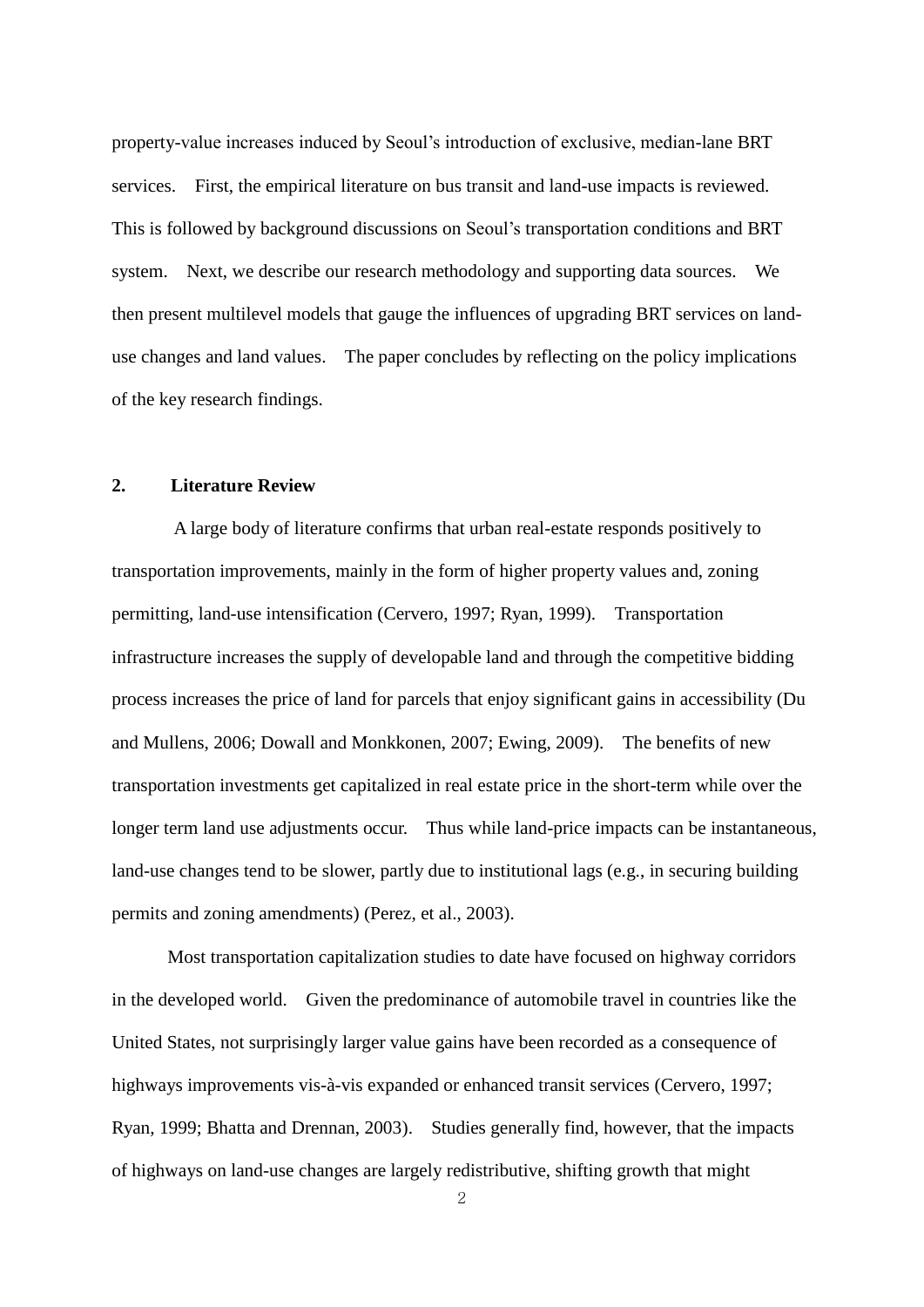otherwise occur in some settings to newly served highway settings (Cambridge Systematics, et al., 1998; Boarnet, 1998; Boarnet and Haughwout, 2000; Boarnet and Chalermpong, 2001). Research also shows that the farther a highway is from the CBD, in general the smaller the land-price adjustment in aggregate terms (Voith, 1993).

Most studies of transit's impacts on cities and land values have focused on heavy rail systems since such capital-intensive investments have historically conferred the most significant accessibility benefits of any transit improvements. However, empirical research on rail investments and land-price impacts has produced mixed results. Studies of San Francisco's BART found considerable variation in land-price impacts, with downtown San Francisco commercial properties reaping huge gains and many suburban residential settings experiencing no discernible impacts (Cervero and Landis, 1997). Research on Miami's Metrorail recorded no significant land-price effects owing to low ridership and flat real-estate markets in many areas that were served (Gatzlaff and Smith, 1993). A study of Chicago's Midway Line showed that the opening of new rail services increased housing prices, with rates of land-value appreciation varying over time (McMillen and McDonald, 2004).

Conventional wisdom holds that traditional bus transit services have imperceptible influences on urban form and land-use patterns because, in contrast to many rail systems, they fail to confer appreciable accessibility benefits. This is especially the case in the developed world where high levels of private automobile ownership means conventional buses are considerably slower than cars for the vast majority of trips. The exception to this rule, however, could be BRT wherein buses are provided with an exclusive, dedicated lane, signifying a significant improvement in service quality in the minds of real-estate developers and property owners (Polzin and Baltes, 2002). Levinson (2002) contends that BRT investments in Ottawa, Pittsburgh, Brisbane, and Curitiba generated land-use benefits that were as large as those that would have been created by railway investments. Vuchic (2002)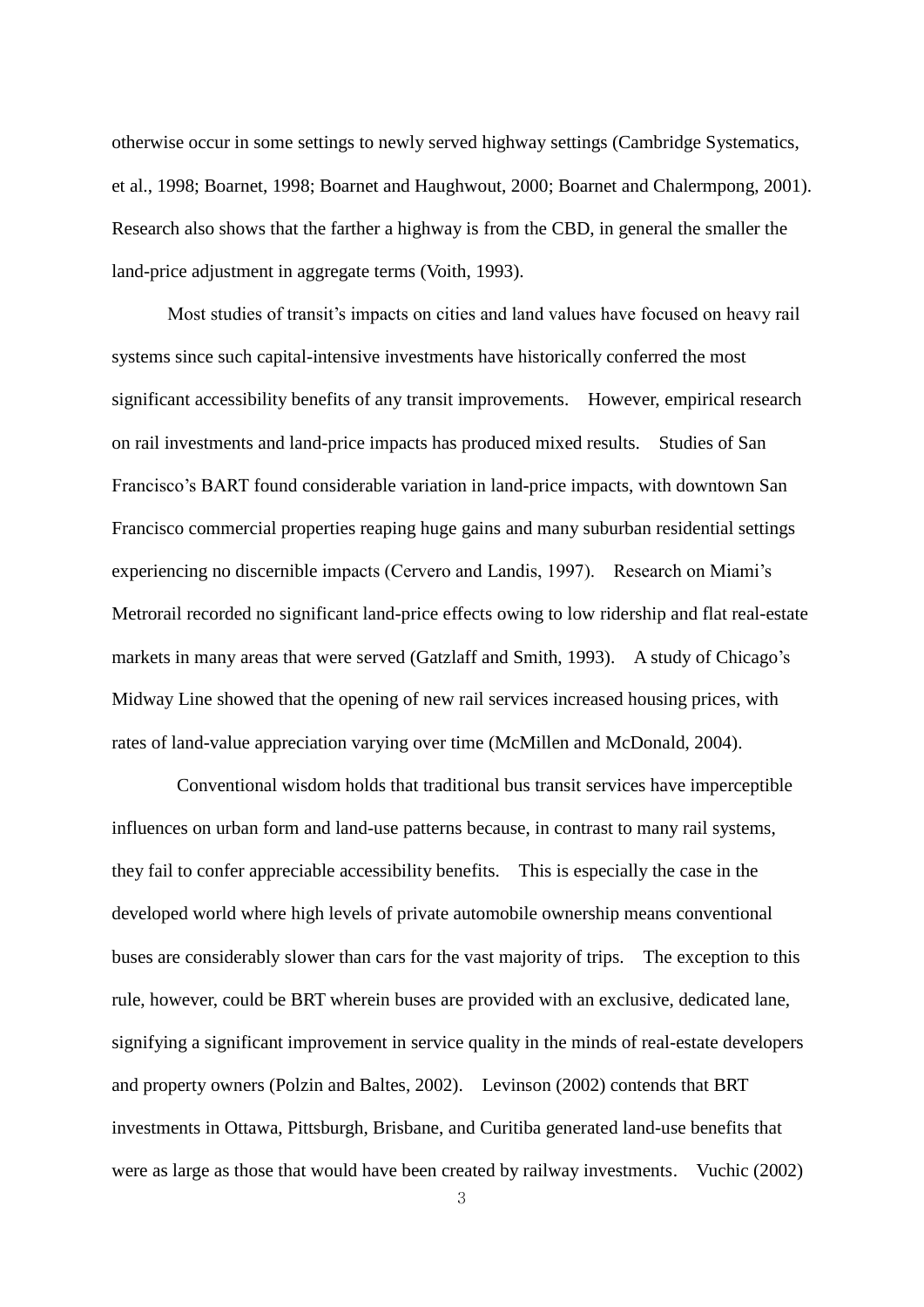expresses doubt, arguing that light-rail transit (LRT) has a significantly higher potential to impact urban form than BRT.

Empirical evidence that might inform this debate is quite limited. Several past studies have investigated the affects of BRT on land values. A study of dedicated-lane BRT services in Los Angeles found small negative impacts on residential property values and small gains for commercial parcels (Cervero, 2004). Land-value impacts of light-rail services in Los Angeles were found to be similar to those of BRT – i.e., slight declines in residential values and fairly small gains in commercial properties (smaller than that found for BRT). In contrast, a study of the more substantial BRT system in Bogotá, Colombia, found appreciable land-value benefits. There, multi-family housing units close to Bogotá's TransMilenio BRT rented for more per square meter than units located farther away (Rodriguez and Targa, 2004). There is also some evidence that creating pedestrian-friendly environments near BRT bus stops can further increase land-value benefits (Estupinan and Rodriguez, 2008).

Our study aims to extend past research by studying changes in both land use compositions and land values following BRT improvements over several time points. We examine impacts to both residential and non-residential properties along affected BRT corridors in Seoul. As background to the study, the next section describes both Seoul City and its current BRT services.

## **3. Background Information on BRT in Seoul**

Seoul is the capital of Korea and the nation's economic, political, and cultural hub. The city itself, with more than 10 million inhabitants, is part of the Seoul Metropolitan Area (which includes Kyunggi Province and Incheon city), the world's second largest conurbation at 23 million (Figure 1). With 16,000 residents per square kilometer, Seoul and Incheon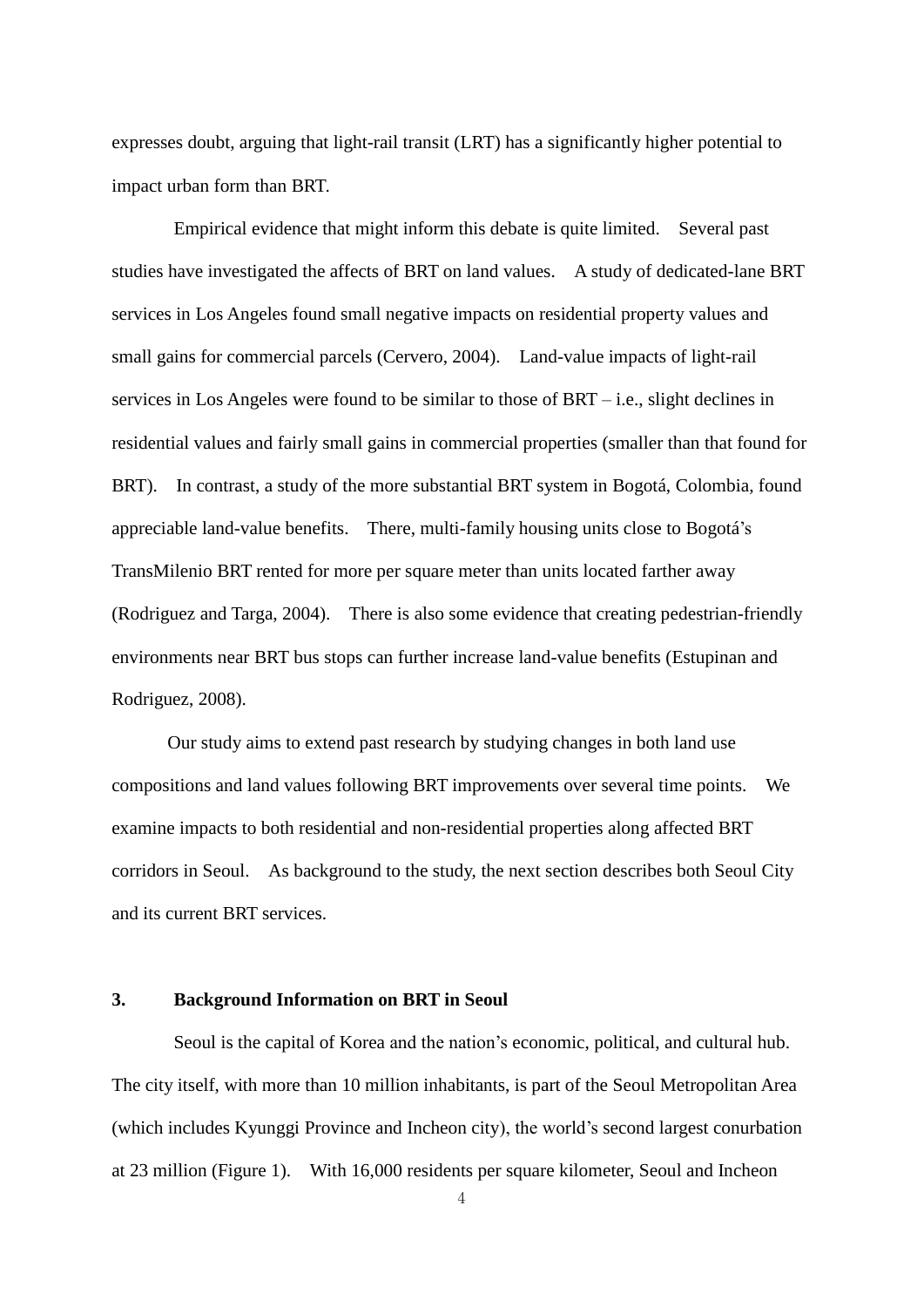comprise the sixth densest urbanized area in the world (Figure 2).



**Figure 1. Location of Seoul, Korea**

Source: Seoul Metropolitan Government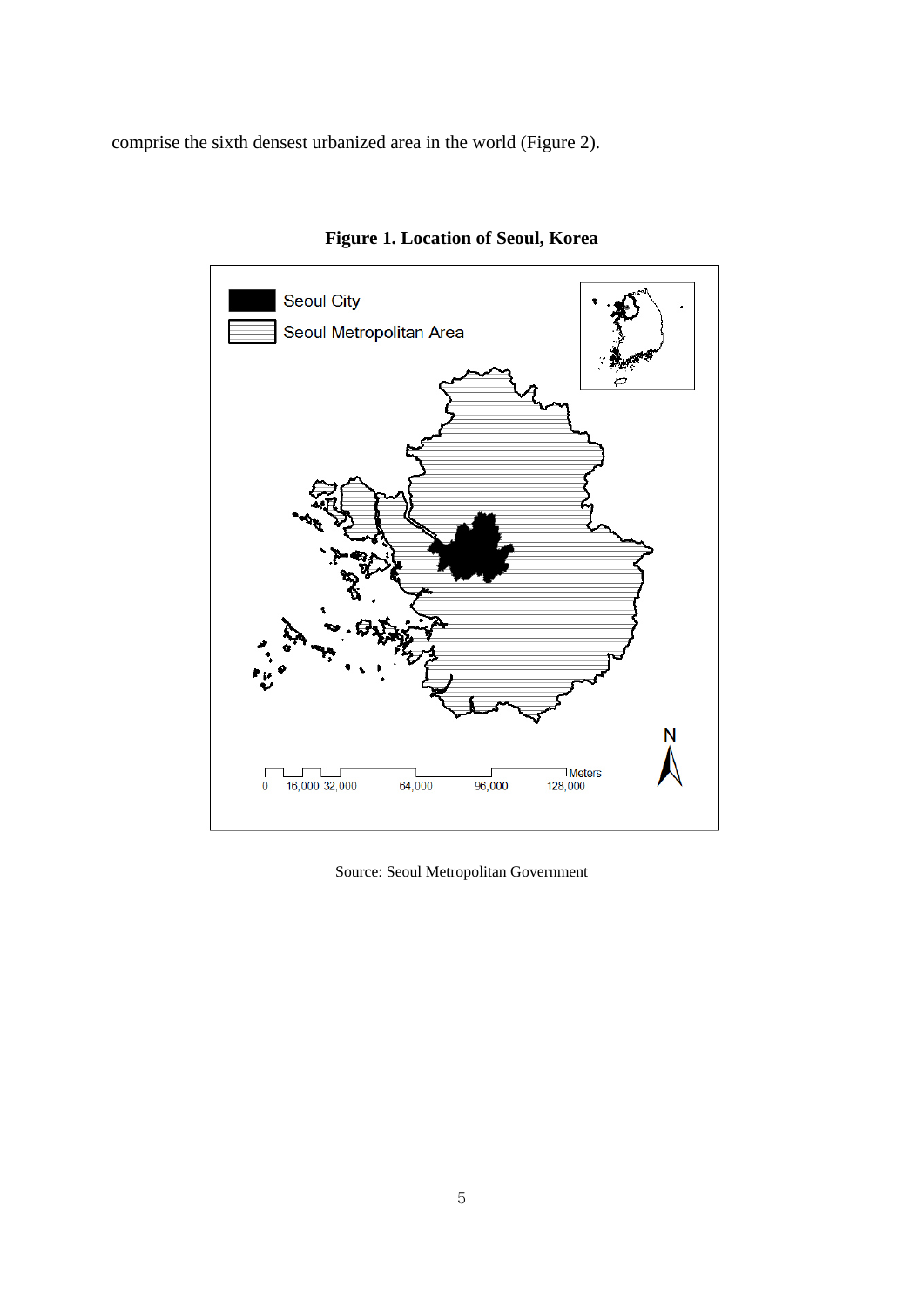

**Figure 2. Rank Order of Population Densities Among Global Cities (2006)**

Source: City Mayors (www. citymayors.com)

Economic growth and rapid urbanization have brought about steady increases in car ownership and congestion levels in Seoul (Figures 3 and 4). Between 1995 and 2005, average motor-vehicle speeds in Seoul hovered around 20-25 km per hour, with the worst congestion during evening peak hours (Figure 5). Partly because of extreme traffic congestion as well as for income reasons, the majority of Seoul residents travel by public transport. From 2003 to 2006, more than 60% of motorized trips were by bus or subway (Figure 6).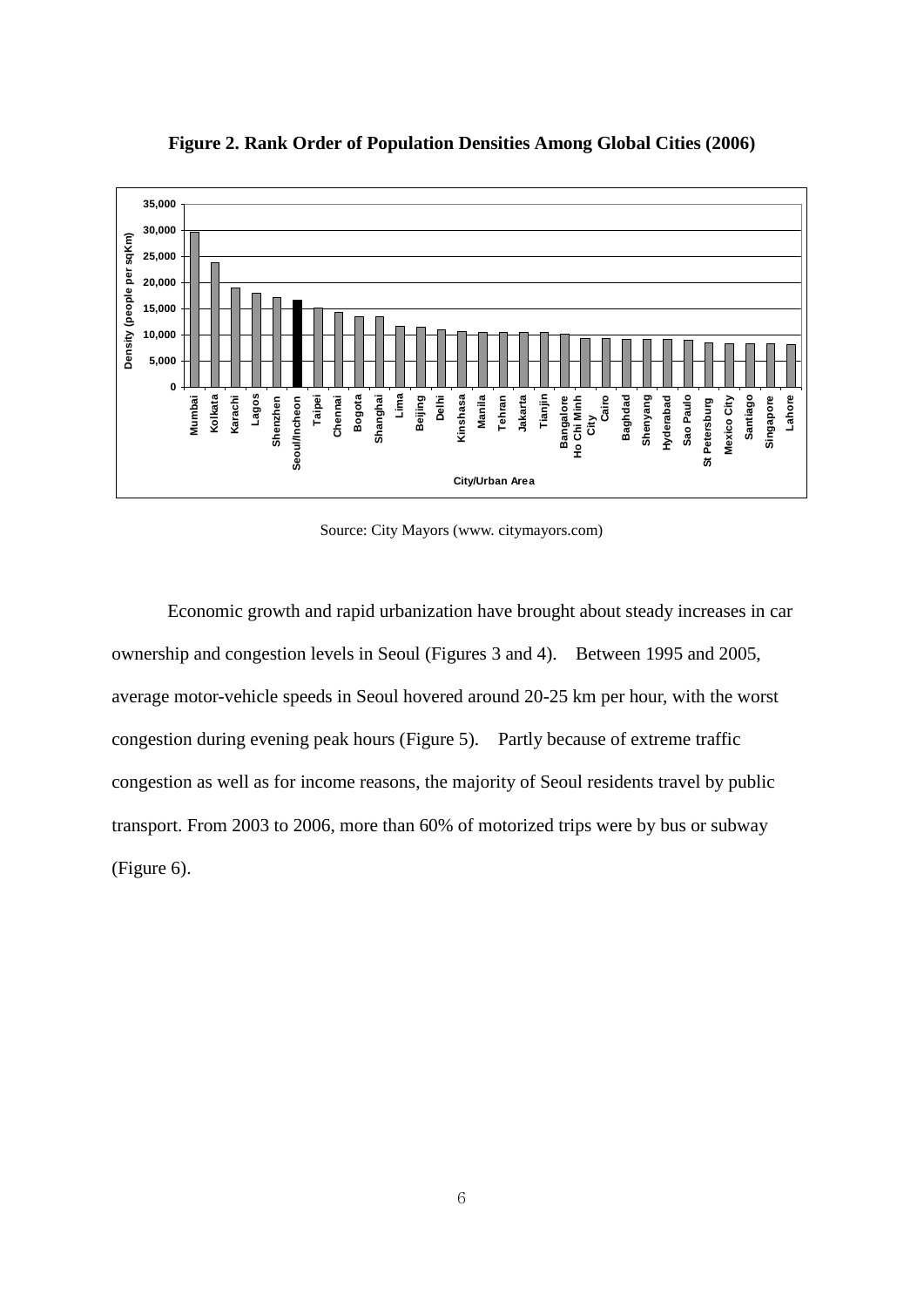# **Figure 3. Rush-Hour Traffic in Seoul**



**Figure 4. Registered Motor Vehicles in Seoul (1995~2005)**



Source: Seoul Metropolitan Government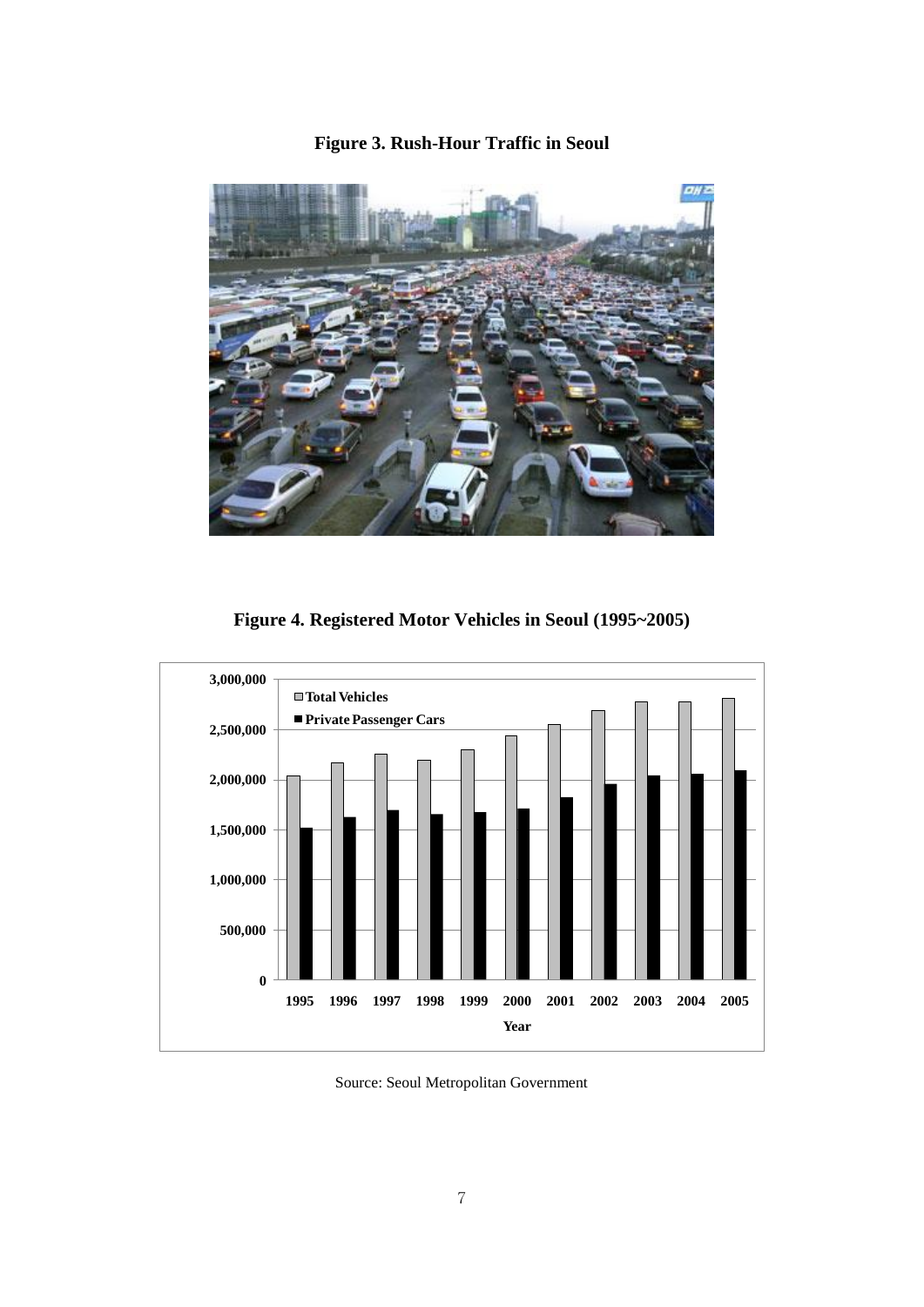

**Figure 5. Average Speeds of Motor Vehicles, 1995-2005**

Source: Seoul Metropolitan Government



**Figure 6. Modal Shares in Seoul, 2003-2006**

Source: Seoul Metropolitan Government

Because of transit's shrinking modal shares and worsening traffic congestion various bus-transit reforms were introduced in the mid-1990s, including the provision of dedicated curbside bus lanes. These improvements failed to stem bus-transit's secular declines in ridership as its modal shares fell from 30% in 1996 to 26% in 2002 (while subway's share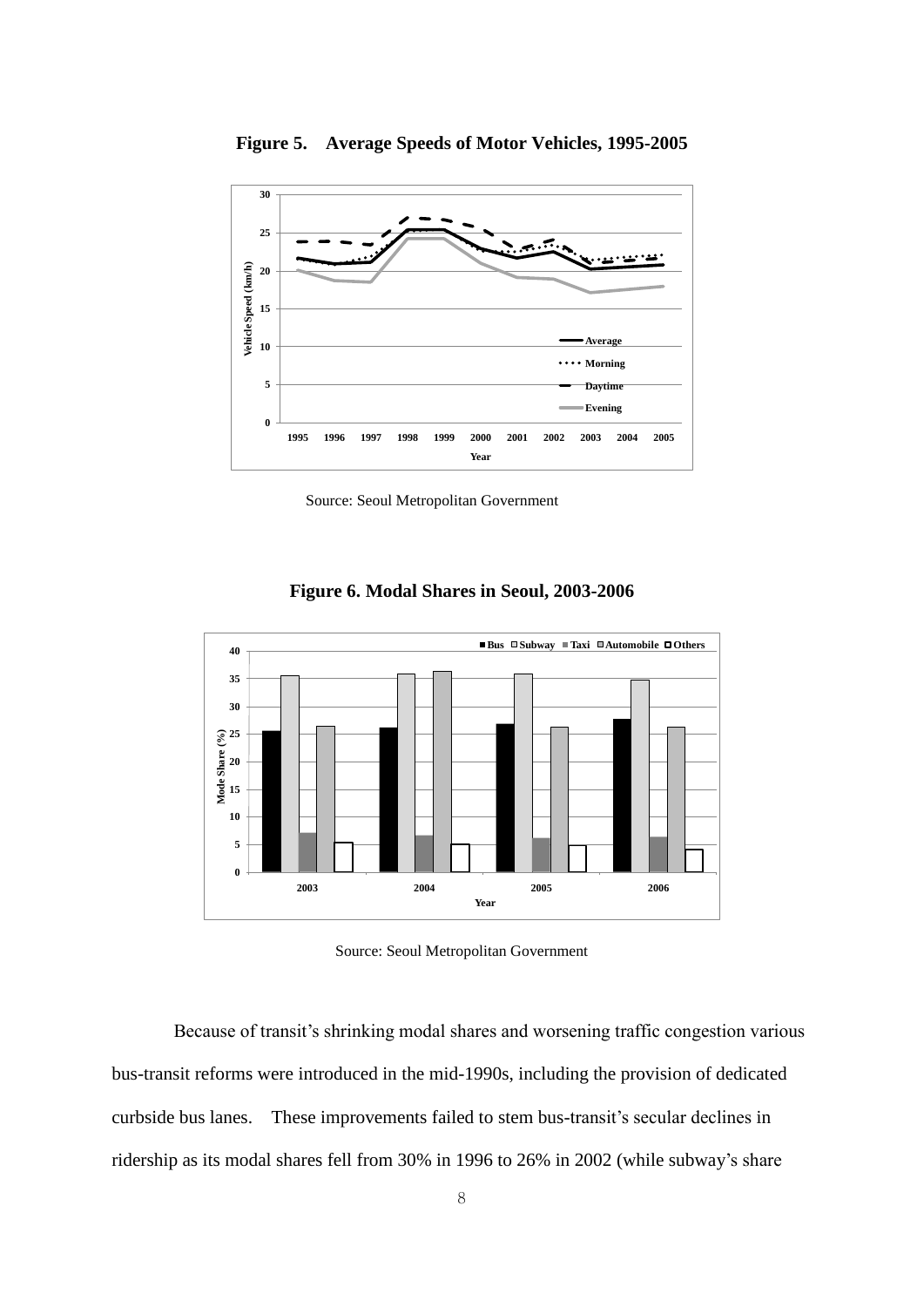rose from 29% to 35% during the same period). Part of the reason for bus-transit's decline was excessive competition among private operators which resulted in redundant and unstable services, the skipping of stops, and overly aggressive driving. These factors, along with rising operating deficits, prompted the Seoul Metropolitan Government to introduce a semipublic transit organization in the early 2000s that set and enforced rules and standards on bus routes, schedules, and private operating practices. Many bus routes were reorganized into a timed-transfer and pulse-scheduling arrangement. Moreover, all bus services were classified into four types of colored services: Red (long-distance and intercity services), Blue (trunk services), Green (feeder services), and Yellow (circular services). The red longdistance intercity lines linked satellite cities with each other and downtown Seoul while blue trunk lines connected between the sub-core and central-city Seoul. Green feeder buses mainly funneled passengers to subway stations and express bus stops. Yellow circular lines orbited the urban core.

Equally important was the full-scale upgrade of BRT services. During the early 2000s, Seoul's curbside bus lanes were expanded from 219km to 294km. And in mid 2004, dedicated median-lane services were introduced (Figure 7). By 2008, Seoul had installed 74 kms of median-lane BRT services spanning 8 corridors (Figure 8.). The combination of dedicated lane-services, bus-priority traffic signals, real-time passenger information systems, and attractively designed bus stops materially improved service quality.

Six months after the introduction of median-lane bus services, average bus operating speeds doubled from 11 to 22 km/hour (Seoul Development Institute, 2005a). Table 1, which compares bus versus car speeds along three road segments of the BRT network, shows bus users enjoyed substantial travel time savings relative to motorists. Other benefits included a reduction in bus-related accidents and improved schedule adherence.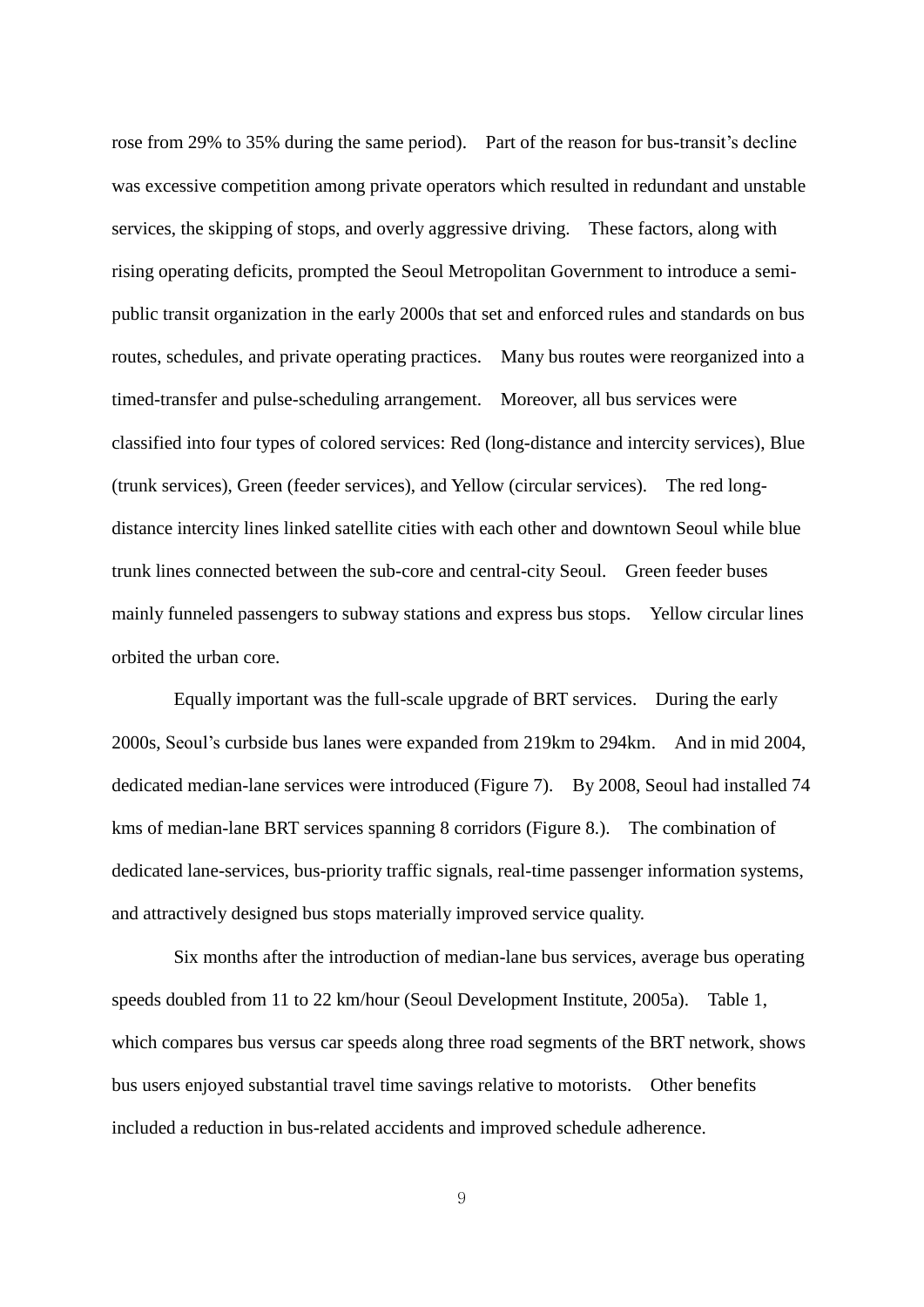**Figure 7. Bus Median Lanes in Seoul**



Photo: Seoul Metropolitan Government



**Figure 8. Map of BRT Corridors in Seoul.** 

Source: Adapted from Seoul Metropolitan Government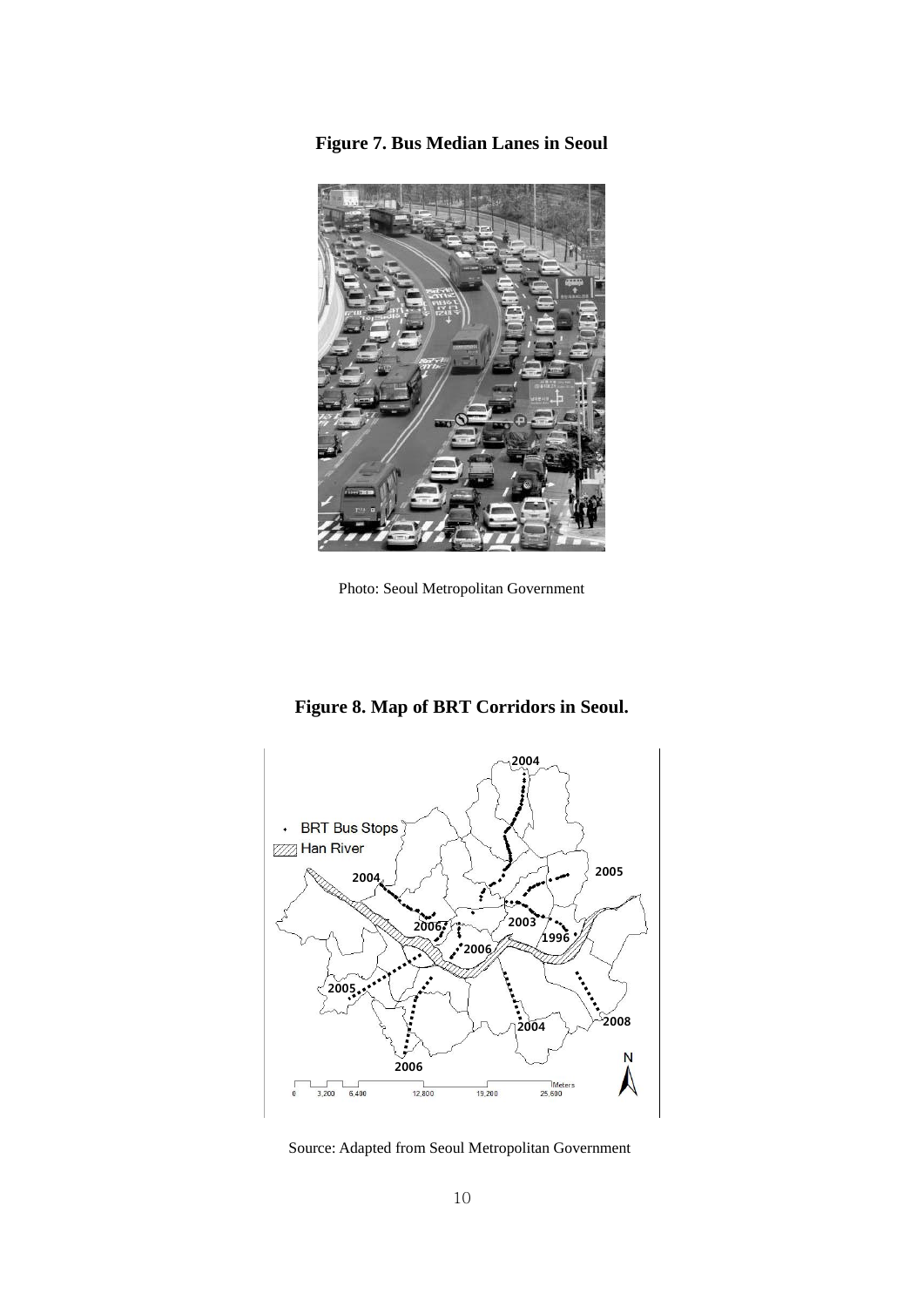|        | Description          | <b>Before</b><br>(June 2004) | After<br>(August 2004) | Percentage<br>Change |
|--------|----------------------|------------------------------|------------------------|----------------------|
|        |                      |                              |                        |                      |
| Road A | Bus (exclusive lane) | 11                           | 20.3                   | 85.0%                |
|        | Car (other lane)     | 18.5                         | 19.9                   | 7.6%                 |
| Road B | Bus (exclusive lane) | 13.1                         | 22.5                   | 72.0%                |
|        | Car (other lane)     | 20.3                         | 21                     | 3.4%                 |
| Road C | Bus (exclusive lane) | 13                           | 17.2                   | 32.0%                |
|        | Car (other lane)     | 18                           | 19.1                   | 6.1%                 |

## **Table 1. Comparison of Operating Speeds (Km/Hr) of Cars and Buses along Three Road Segments with Exclusive Median Bus Lanes**

Source: Seoul Development Institute (2005a)

## **Table 2. Number of Formal Public Complaints about Bus Services, Before and After Median-Lane BRT Services and Other Service Reforms**

| <b>Type of Complaints</b>      | April, 2004 (Before) | December, 2004 (After) | May, 2005 (After) |
|--------------------------------|----------------------|------------------------|-------------------|
| <b>Transport Card and Fare</b> | 59,871               | 4,820                  | 640               |
| Service Routes                 | 1,216                | 44                     | 15                |
| Service Schedules              | 1,638                | 141                    | 29                |
| Bus Stops, Route Maps          | 561                  | 24                     |                   |
| Service for Bus Driver         | 392                  | 40                     | 30                |
| Publicity of Route and Fare    | 331                  | 19                     |                   |
| Other (Suggestion, Transfer)   | 981                  | 48                     | 34                |
| Total                          | 64.990               | 5.136                  | 753               |

Source: Seoul Development Institute (2005a)

As a consequence, previous declines in bus transit's ridership were reversed, with bus patronage jumping 10% between the end of 2003 (prior to median-lane services) and the end of 2004 (after median-lane services). These ridership gains have been sustained: in 2009, bus-transit patronage outnumbered that of the subway system by more than 100,000 daily passengers; six years earlier, subways carried nearly a million more passengers per day than buses (Seoul Metropolitan Government, 2009). Not surprisingly, passenger satisfaction increased following the introduction of median bus-lanes in 2004, as shown in Table 2. And there was a clear association between where people lived and level of satisfaction. A survey of 3,000 passengers in November 2004 revealed that 28% were satisfied with overall bus service improvements. However, among those living in districts with exclusive median bus lanes, more than half said they were very satisfied with changes (Seoul Development Institute,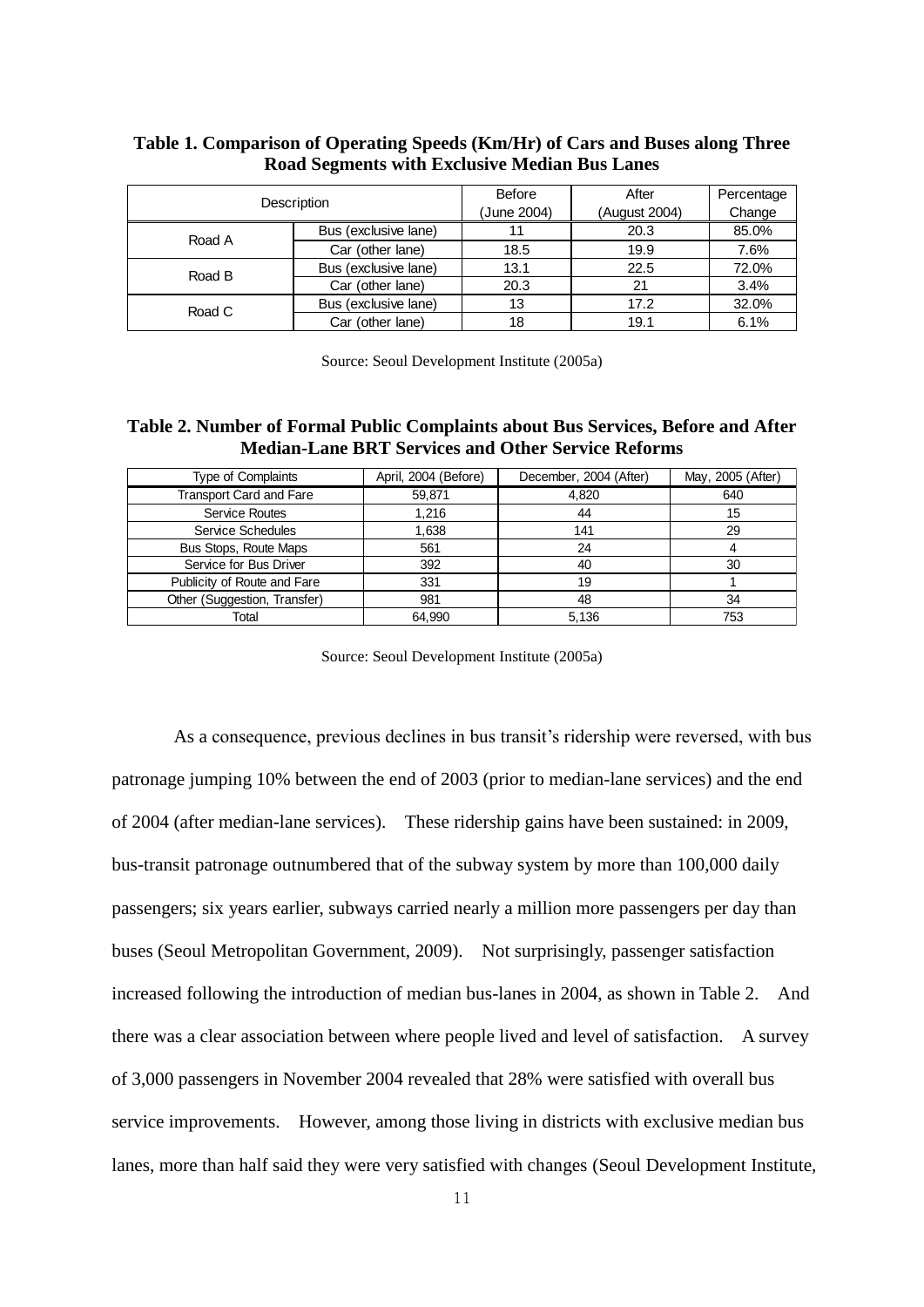2005b). Figure 9 reveals the strong spatial association between where satisfied residents lived and the location of median-lane bus services.



**Figure 9. Percentage of Satisfaction and Location of Bus stops**

Source: Seoul Development Institute (2005b)

In parallel to improvements in BRT services were a number of other reforms introduced under the leader of Myung-Bak Lee, former mayor of Seoul and now president of South Korea, that supported a more transit-oriented built form. One was an ambitious campaign of land reclamation, taking valuable central-city real estate given over to the private car and transforming parcels into attractive public spaces. Most noticeable was the removal of a 6-kilometer elevated freeway in the heart of Seoul, Cheong Gye Cheon (CGC), replaced by a restored urban stream and pedestrian-friendly greenway. Mayor Lee also converted a 1.3 hectare surface-street intersection in front of Seoul's City Hall with an oval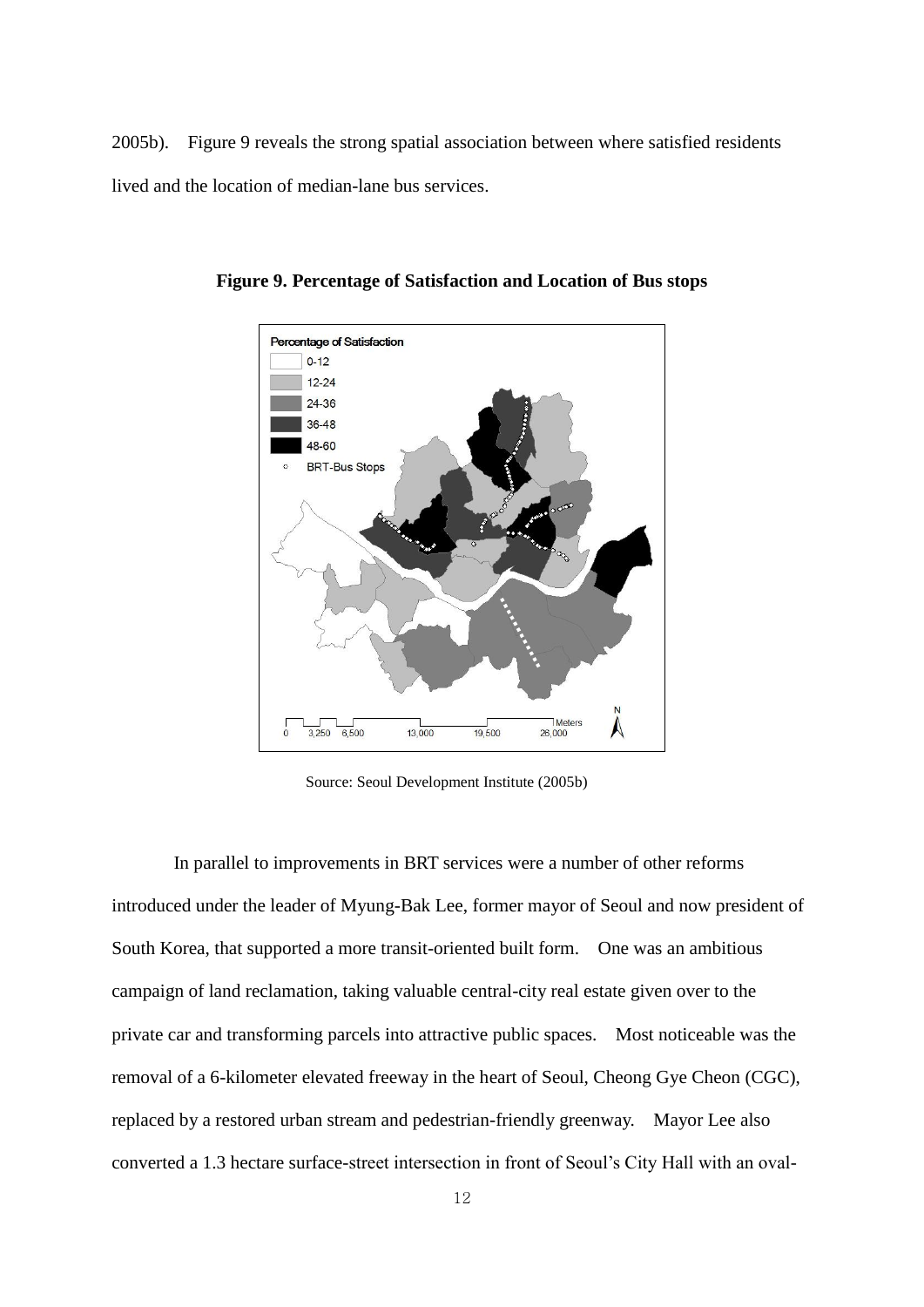shaped grass park. Furthermore, in reaction to growing public discontent over excessively long commutes between far-flung new towns and central Seoul, local government embarked on a New Town-In Town program. Seoul's city government sought to jump-start centralcity redevelopment by providing various public amenities like green space and expanding infrastructure and public services. Many of these "Promotion Areas" were sited along the median-lane BRT corridors (Figure 10).

**Figure 10. Location of New Towns-In Town and Promotion Areas along BRT Lines**



Source: Adapted from Seoul Metropolitan Government

## **4. Research Methodology and Data Sources**

To study the effects of Seoul's 2004 BRT reforms on land-use activities and property values, we gathered parcel-level data for affected properties over multiple time points. Since land use is measured on a nominal scale, logit models were used to gauge the influences of BRT on discrete land-use changes. For studying impacts on the ratio-scale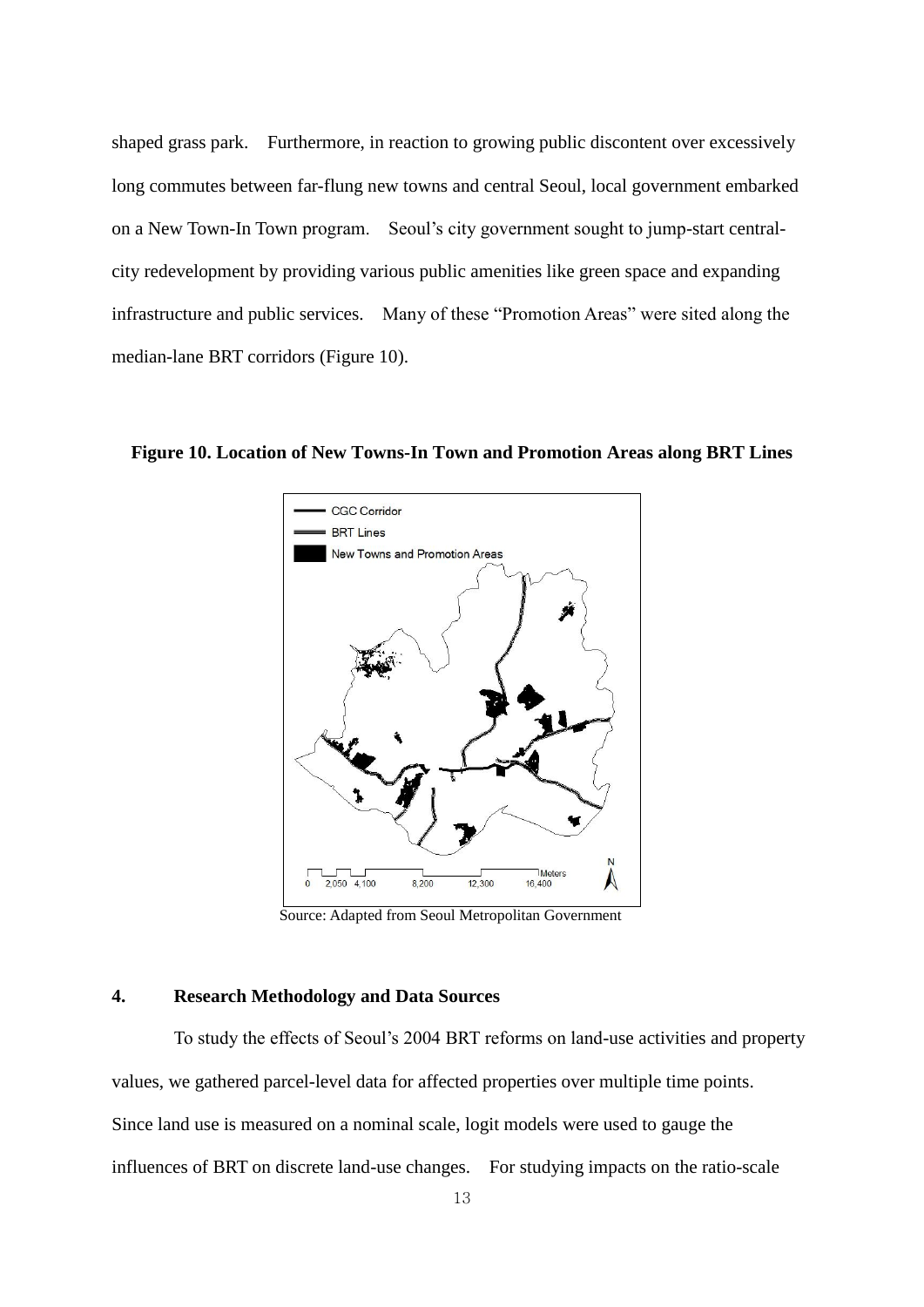variable, assessed land value, we applied multiple regression techniques, specified according to hedonic price theory (Rosen, 1974). Hedonic price models apportion land-price effects based on the attributes of buildings and land as well as characteristics of surrounding neighborhoods. Since such attributes are measured at different geographic scales (e.g., parcels versus neighborhoods), as discussed later, multi-level techniques were used to estimate best-fitting models.

Numerous data sources were drawn upon to probe the land-use and land-value impacts of Seoul's improved BRT services. Table 3 lists and describes the key variables that were collected as well as data sources. Particularly important were data obtained from annual land surveys conducted by the Seoul Assessor Office from 2001 to 2007. For each parcel in the city, this survey provided information on street address, land use, assessed land value, and other features. Land-value data were adjusted using a Consumer Price Index (CPI) to control for inflation effects over time.

The sample frame for our research comprised land parcels whose nearest bus stop became a median-lane stop once the BRT improvements were introduced in 2004. Thus if a parcel was closer to a median-lane bus stop in 2004 than a regular bus stop, it was included in our sample; if it was closer to a regular bus stop, it was not. This yielded more than 187,000 parcel observations (the majority of which were residential properties) for model estimation. All parcels were within 2,150 meters of a BRT stop and the vast majority were within a half kilometer.

With land-parcel data in hand, point-based maps were then created to measure network and straight-line distances from each surveyed parcel to the nearest BRT stops (shown in Figure 8) as well as to major roads, subway stations, the Han River (Seoul's major north-south dividing line), and as a hub of Seoul's ambitious land reclamation and redevelopment campaign, the Cheong Gye Cheon (CGC) corridor. As Figure 11 shows,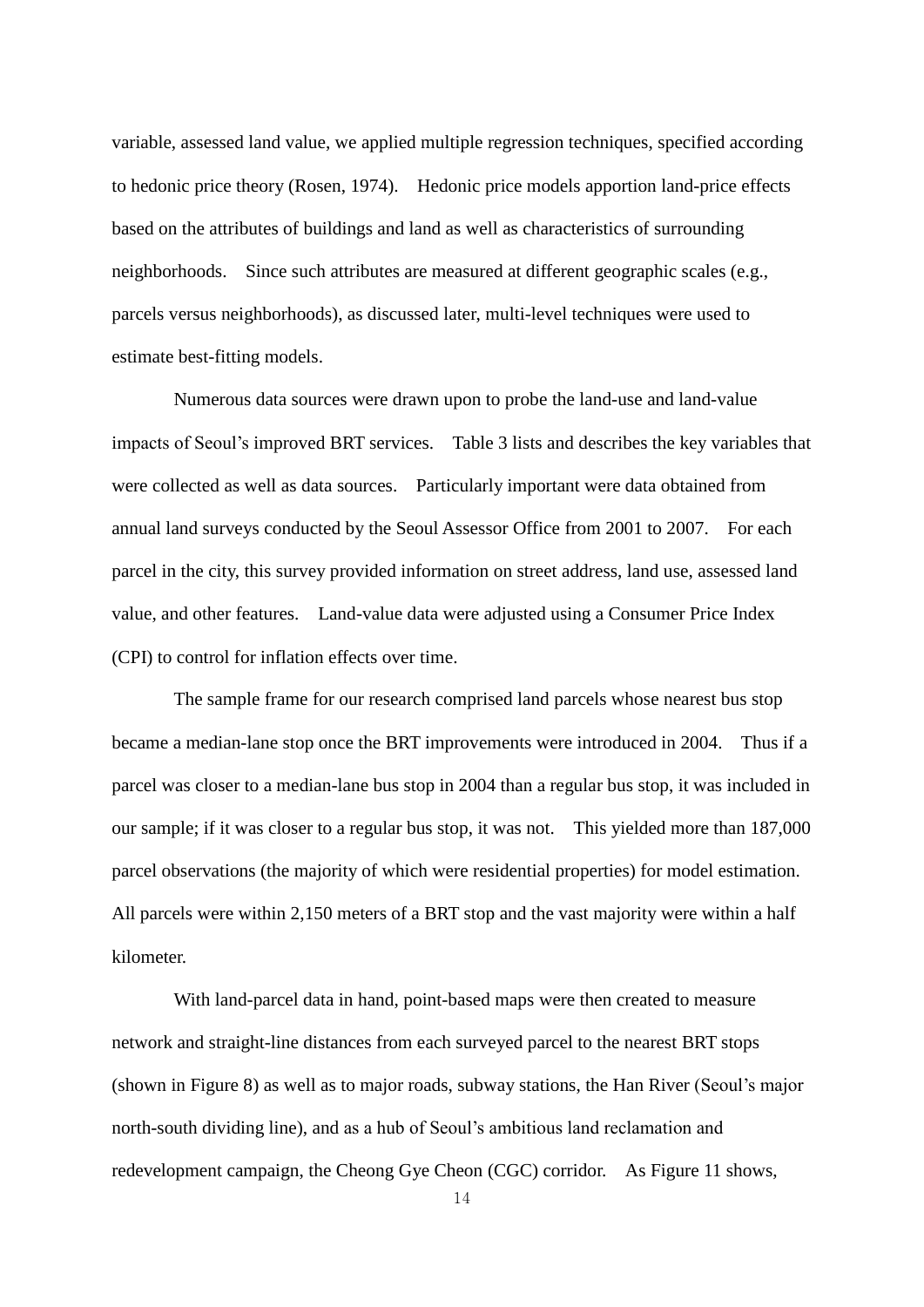CGC was a central link in Seoul's thoroughfare network and its demolition placed demands on alternative services, including BRT, to absorb displaced traffic. The very existence of median-lane BRT was due, in part, to the lost capacity from the freeway's demolition, thus the spatial relationship of studied parcels to not only BRT stops but also the CGC corridor was of interest.

Since our models relied on information from neighborhoods that surrounded surveyed parcels, various socio-economic variables were also compiled, as shown in Table 3. Statistically, these variables served as controls, allowing us to partial out the unique effects of proximity to median-lane BRT stops on land-use and land-value changes. A variable like "Park Ratio" (a proxy for the amount of open space and greenery in an area), for instance, could be expected to increase residential property values in a crowded, congested city like Seoul. Such variables should be included in a hedonic price model to statistically remove potential confounding effects.



**Figure 11. Urban Arterials and Freeways with Reference to CGC Corridor**

Source: Adapted from Seoul Metropolitan Government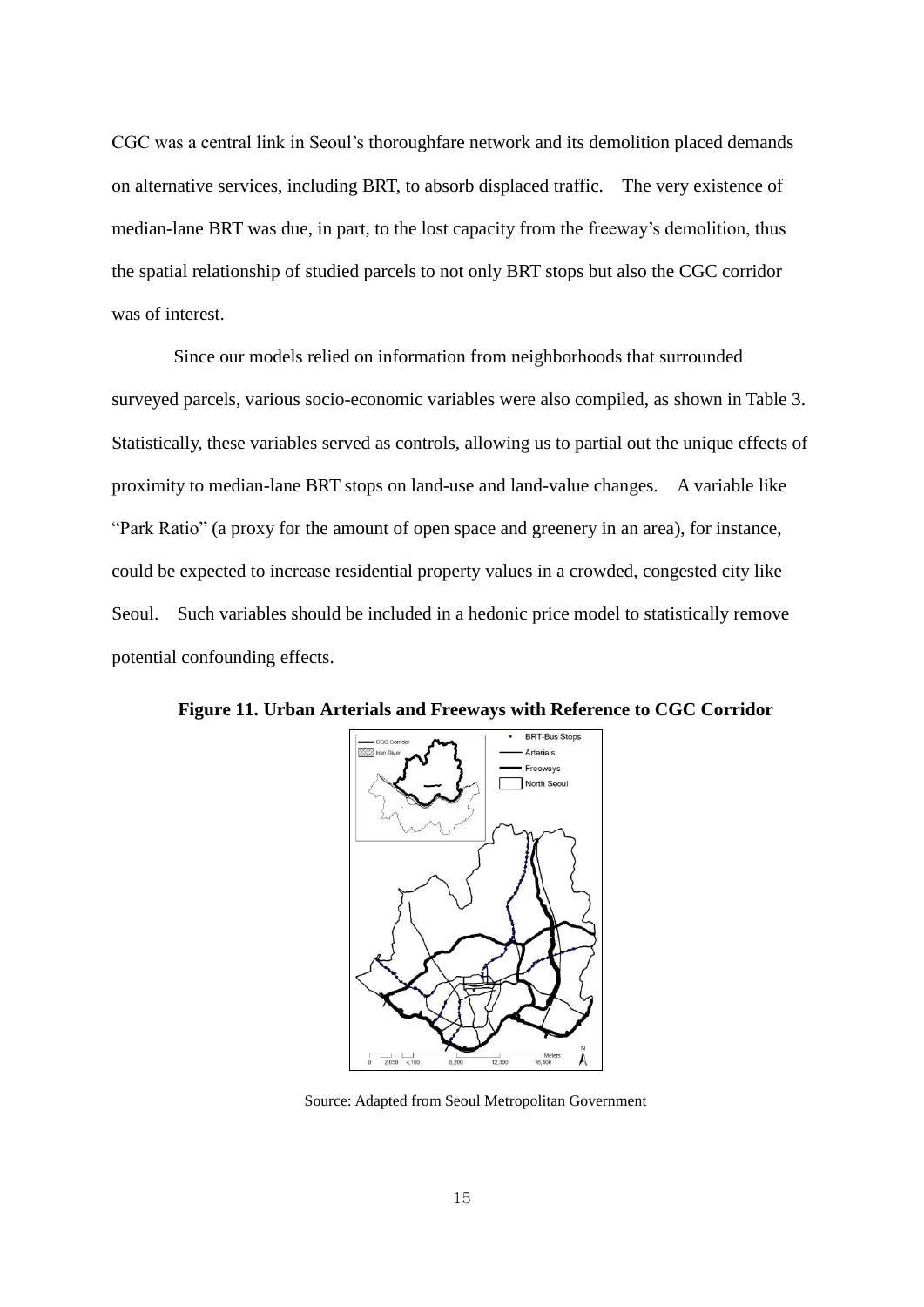|  |  |  |  |  | Table 3. Variables and Data Sources for Modeling Land-Use and Land-Value Impacts |
|--|--|--|--|--|----------------------------------------------------------------------------------|
|--|--|--|--|--|----------------------------------------------------------------------------------|

| <b>Variables</b>                                      | <b>Description</b>                                       | Data Source                   |
|-------------------------------------------------------|----------------------------------------------------------|-------------------------------|
| <b>Dependent Variables</b>                            |                                                          |                               |
| CPI-adjusted Land Value (Korean Won/Square Meter)     | Land value adjusted with CPI (2005=100)                  | Annual Land Survey            |
| Land Use Change Types                                 | Selected land use change=1, No change=0                  | <b>Annual Land Survey</b>     |
|                                                       |                                                          |                               |
| <b>Independent Variables</b>                          |                                                          |                               |
| <b>Other Location Factors (meter)</b>                 |                                                          |                               |
| Distance to CGC Corridor                              | Straight-line distance to CGC corridor                   | Calculated using GIS          |
| Distance to Nearest CGC Freeway Ramp                  | Straight-line distance to CGC elevated freeway ramp      | Calculated using GIS          |
| Network Distance to Nearest CGC Freeway Ramp          | Distance along network to CGC elevated freeway ramp      | Calculated using GIS          |
|                                                       | Straight-line distance to pedestrian entrances on CGC    |                               |
| Distance to Nearest CGC Greenway Pedestrian Entrances | urban greenway                                           | Calculated using GIS          |
| Network Distance to Nearest CGC Greenway Pedestrian   | Distance along network to pedestrian entrances on CGC    | Calculated using GIS          |
| <b>Entrances</b>                                      | urban greenway                                           |                               |
| Distance to CBD: City Hall                            | Straight-line distance to Seoul's City Hall              | Calculated using GIS          |
| Distance to Nearest Subway Stations                   | Straight-line distance to nearest subway stations        | Calculated using GIS          |
| Distance to Arterial Roads                            | Straight-line distance to arterial roads                 | Calculated using GIS          |
| Distance to Bus Stops                                 | Straight-line distance to bus stops                      | Calculated using GIS          |
| Network Distance to Bus Stops                         | Distance along network to bus stops                      | Calculated using GIS          |
| Distance to Han River                                 | Straight-line distance to Han River                      | Calculated using GIS          |
| Job Accessibility within 30 minutes by Car            | Number of jobs within 30 minutes by car                  | Calculated using GIS          |
|                                                       |                                                          |                               |
| Land Attributes, Use, and Regulation                  |                                                          |                               |
| CPI-adjusted Land Value (Korean Won/Square Meter)     | Land value adjusted with CPI (2005=100)                  | <b>Annual Land Survey</b>     |
| Land Use                                              | Land use types (residential and non-residential)         | Annual Land Survey            |
| <b>Building Coverage Ratio</b>                        | Ratio of floor area to total land area                   | Seoul Zoning Map              |
| Floor Area Ratio                                      | Ratio of total building area to floor area               | Seoul Zoning Map              |
|                                                       |                                                          |                               |
| Neighborhood Economic and Demographic Attributes      |                                                          |                               |
| <b>Population Density</b>                             | Number of population per total district area             | <b>Seoul Statistics</b>       |
| <b>Employment Density</b>                             | Number of employment per gross Ward area                 | <b>Seoul Statistics</b>       |
| Age Structure                                         | Proportion of 20~40, 40~60, and more than 60 per people  | <b>Seoul Statistics</b>       |
|                                                       | more than 20 years of age                                |                               |
| Proportion of College Degree                          | Proportion of people with college degree per people more | Population and Housing Census |
|                                                       | than 20 years of age                                     |                               |
|                                                       |                                                          |                               |
| <b>Other Neighborhood Attributes</b>                  |                                                          |                               |
| Park Ratio                                            | Park area per gross Ward area                            | <b>Seoul Statistics</b>       |
| Developed Land Ratio                                  | Land for building, school, and road per gross Ward area  | <b>Seoul Statistics</b>       |
| Road Area Ratio                                       | Total road area per gross Ward area                      | <b>Seoul Statistics</b>       |
| Retail Area Ratio                                     | Total retail building area per gross Ward area           | <b>Seoul Statistics</b>       |
| Proportion of Residential Permit in Total Permit      | Total area of residential permit per gross permit area   | <b>Seoul Statistics</b>       |
| Proportion of Commercial Permit in Total Permit       | Total area of commercial permit per gross permit area    | <b>Seoul Statistics</b>       |
| CPI-adjusted Local Tax per Households (Korean Won)    | CPI-adjusted local tax per households (2005=100)         | <b>Seoul Statistics</b>       |

## **5. Land Use Change Models**

This section examines how Seoul's introduction of median-lane BRT improvements in mid-2004 affected land uses. Multilevel binary logit models were used to predict three types of conversions from single-family residences: to multi-family residential rental units, to condominium owner-occupied units, and to mixed-parcels which typically involved a combination of commercial activities (e.g., retail, services, offices) and sometimes residential as well. All of these changes correspond to what might be considered an intensification of activities on parcels, from single-family residences to often higher density activities (i.e., more units in the form of multi-family housing and condominiums; adding of retail activities).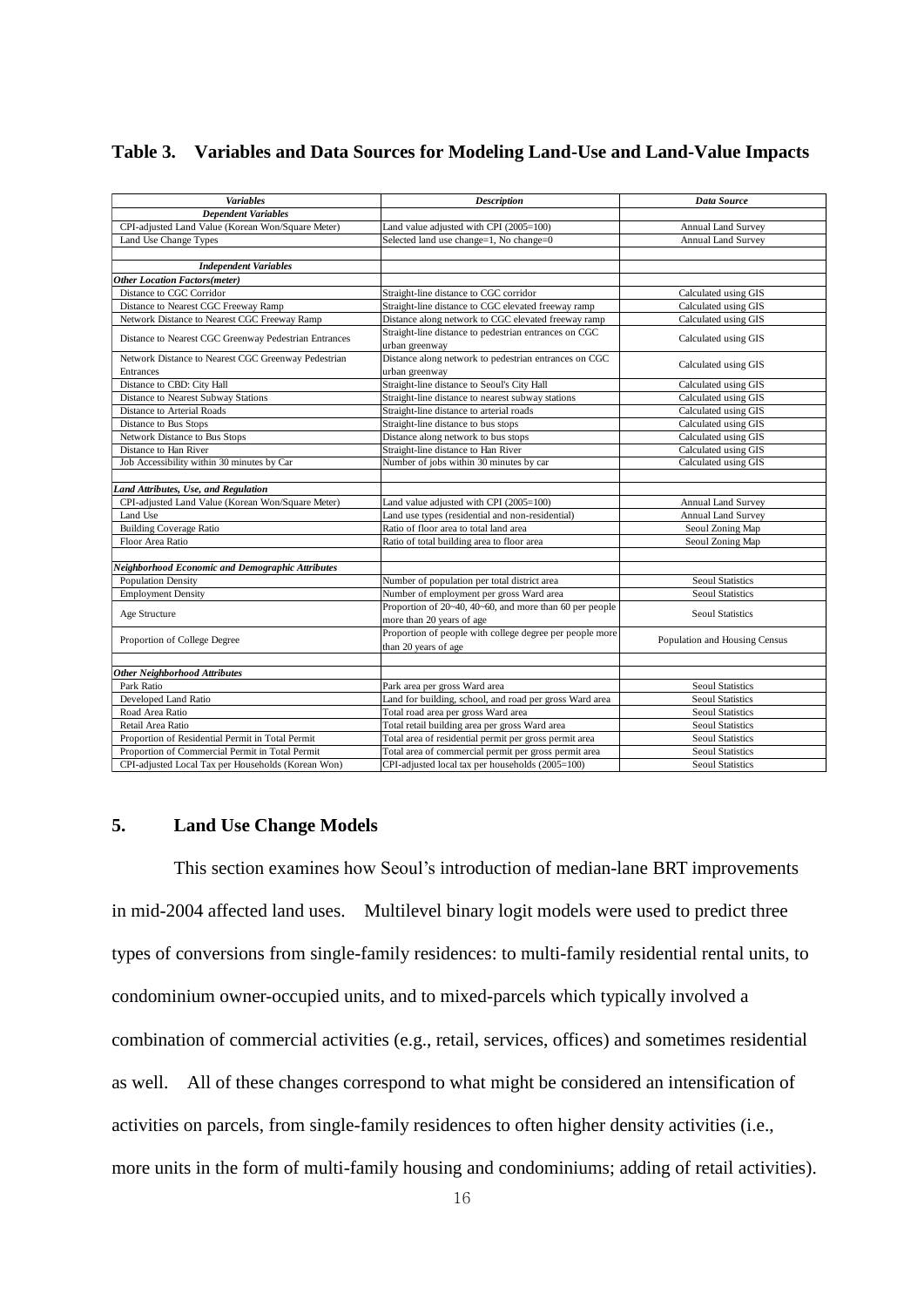To the property owner, intensification normally translates into higher valued properties and in some cases increases rental income. We note that there were insufficient observations to model other possible land-use conversions, such as from retail-to-offices or undeveloped-toretail.

The land use statuses of more than 52,000 single-family residential parcels that were part of our sample frame were tracked for the 2001 to 2007 period. More than 96 percent of parcels remained in single-family use over this six-year period. Among the remaining parcels, the dominant conversion was to multi-family housing followed by mixed land uses and condominiums. Figure 12 shows the locations of converted parcels, all aligned fairly close to BRT stops.



**Figure 12. Location of Converted Single-Family Residential Parcels**

 **Multi-family Conversions Condominium Conversions Mixed Use Conversions** Source: Adapted from Seoul Metropolitan Government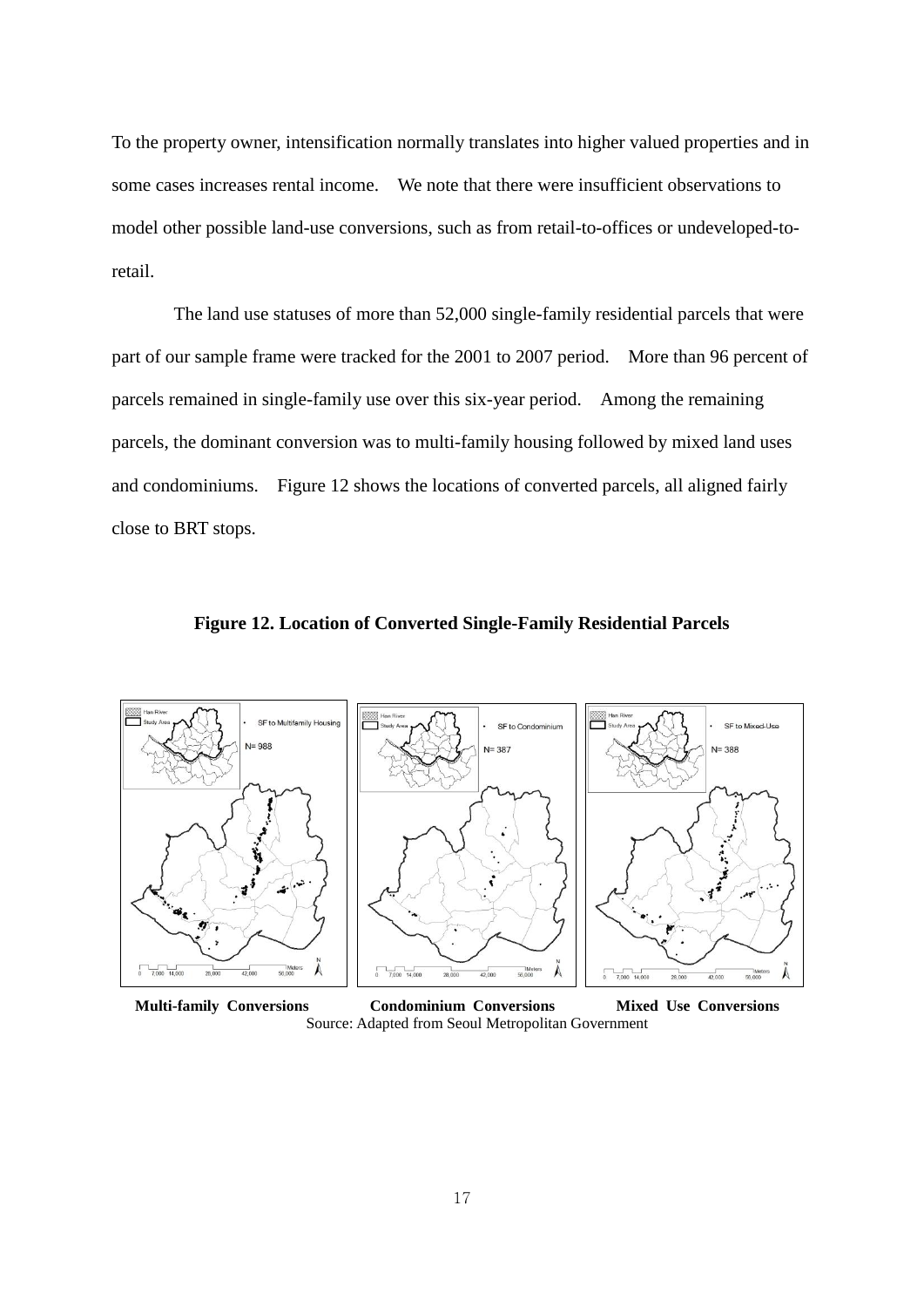#### **5.1 Model Structure**

Multilevel logit models were used to estimate factors influencing the three land-use conversions. Multilevel modeling accounts for the fact that parcels from the same neighborhood share common attributes like local road-network designs and demographic characteristics. Failure to account for shared upper-level (i.e., neighborhood) attributes of lower-level (i.e., parcel) observations can bias parameter estimates. Our multilevel models incorporated both fixed and random effects. Fixed effects represent variable coefficients that are constant across upper-level (i.e., neighborhoods) units while random effects indicate error-terms that vary across upper level units. Estimated multilevel models of land-use conversion took the following form:

$$
y_{ij} = \gamma_{00} + \beta_1 L_{ij} + \beta_2 S_{ij} + \beta_4 N_{ij} + \mu_{0j} + \varepsilon_{ij}
$$
 (1)

Where:

- $y_{ij} = 1$  if single-family parcel i (Level 1) in neighborhood j (Level 2) changed use; otherwise 0;
- $\gamma_{00}$  = model constant;
- $L_{ii}$  = a vector of location attributes (e.g., distance to bus stops) of parcel i (Level 1) in neighborhood j (Level 2);
- $S_{ii}$  = a vector of neighborhood socio-demographic characteristics (e.g., population density, education level) in neighborhood j (Level 2) for parcel i (Level 1) in that neighborhood;
- $N_{ii}$  = a vector of neighborhood land-use (e.g., share of parcels in retail use) and public expenditure (e.g., local tax per household) in neighborhood j (Level 2) that is assigned to each parcel i (Level 1) in the neighborhood; and

 $\mu_{0j}$ ,  $\varepsilon_{ij}$  = residual error terms of level-2 and level-1, respectively.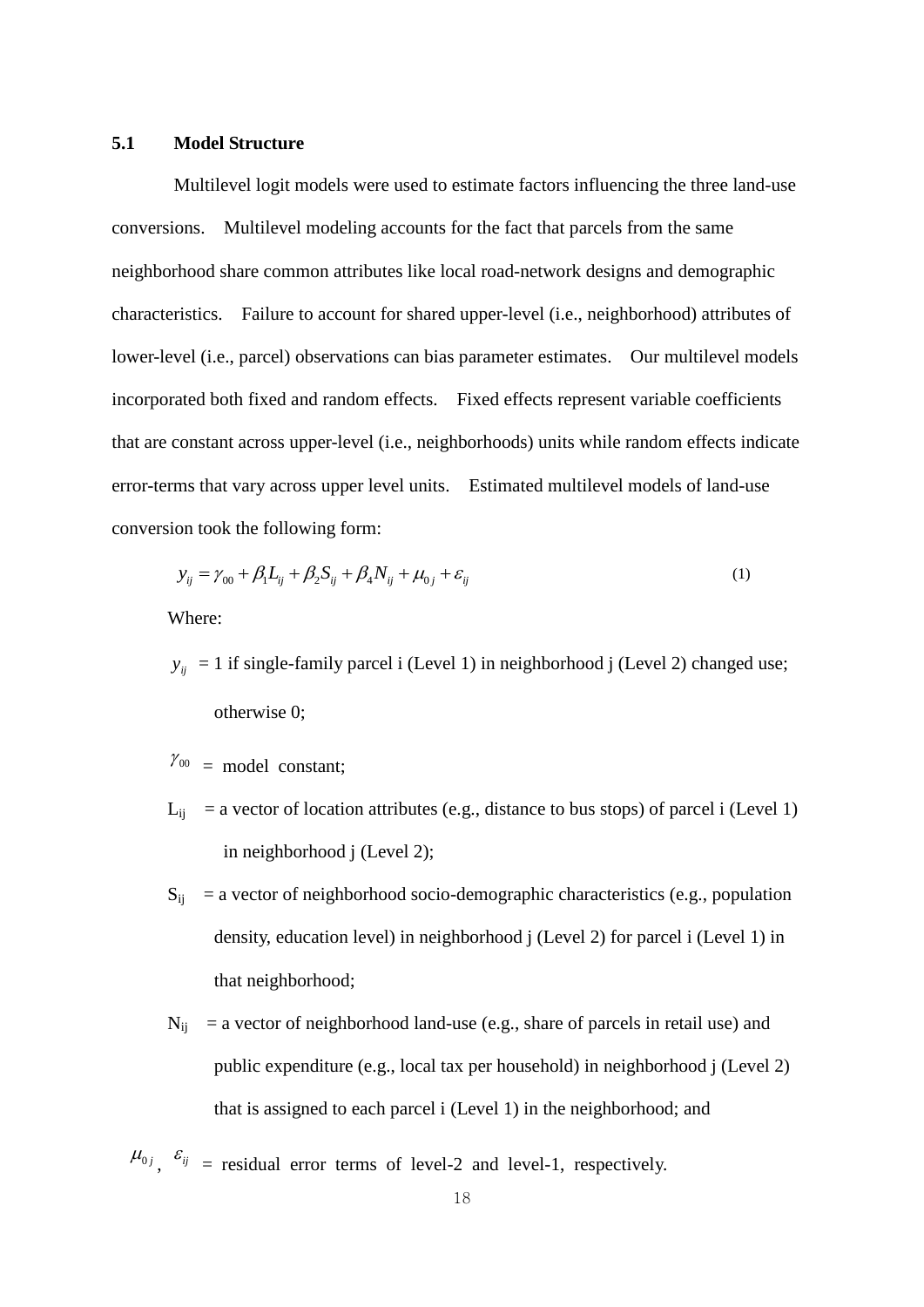An important output of multilevel models is the intraclass correlation (ICC), which measures the relative variation in THE estimated dependent variable between versus within neighborhoods. High ICC values, typically above 0.05 and with statistically significant probability levels, indicate individual parcels tend to share neighborhood attributes, signifying the need for multilevel estimation (Rabe-Hesketh and Skrondal, 2008).

## **5.2 Model Results**

Table 4 presents the multilevel model results for the most dominant conversion – single-family to multi-family residential – and Table 5 shows the output for the two other land-use changes studied: single-family to condominiums and to mixed uses. Slightly better model fits were obtained when expressing ratio-scale explanatory variables in natural logarithmic form, thus these model results are presented. Models were specified according to the multilevel structure described earlier in equation 1.

 Of most interest to our research is the affects of "Distance to Bus Stops" on land-use conversions. For all single-family parcels in the sample frame, Tables 4 and 5 reveal that parcels within ½ kilometer of a stop (generally associated with a walk of under 5 minutes) were generally more likely to convert to more intensive uses relative to parcels beyond ½ kilometer. Impacts across 100 meter distance bands were hardly simple, as plotted in Figure 13, and at this juncture, we can only speculate why. Notably, the higher-end conversions – to condominiums and mixed-use buildings – were actually less likely to occur within the immediate vicinity of a bus stop (i.e., < 100m). This could be due to the nuisance effect of being located near busy BRT and roadway corridors (e.g., people walking to and congregating around bus stops; noise impacts). Multi-family conversions, however, seemed immune to this nuisance effects. Beyond a buffer distance of 100 meters to a stop, single-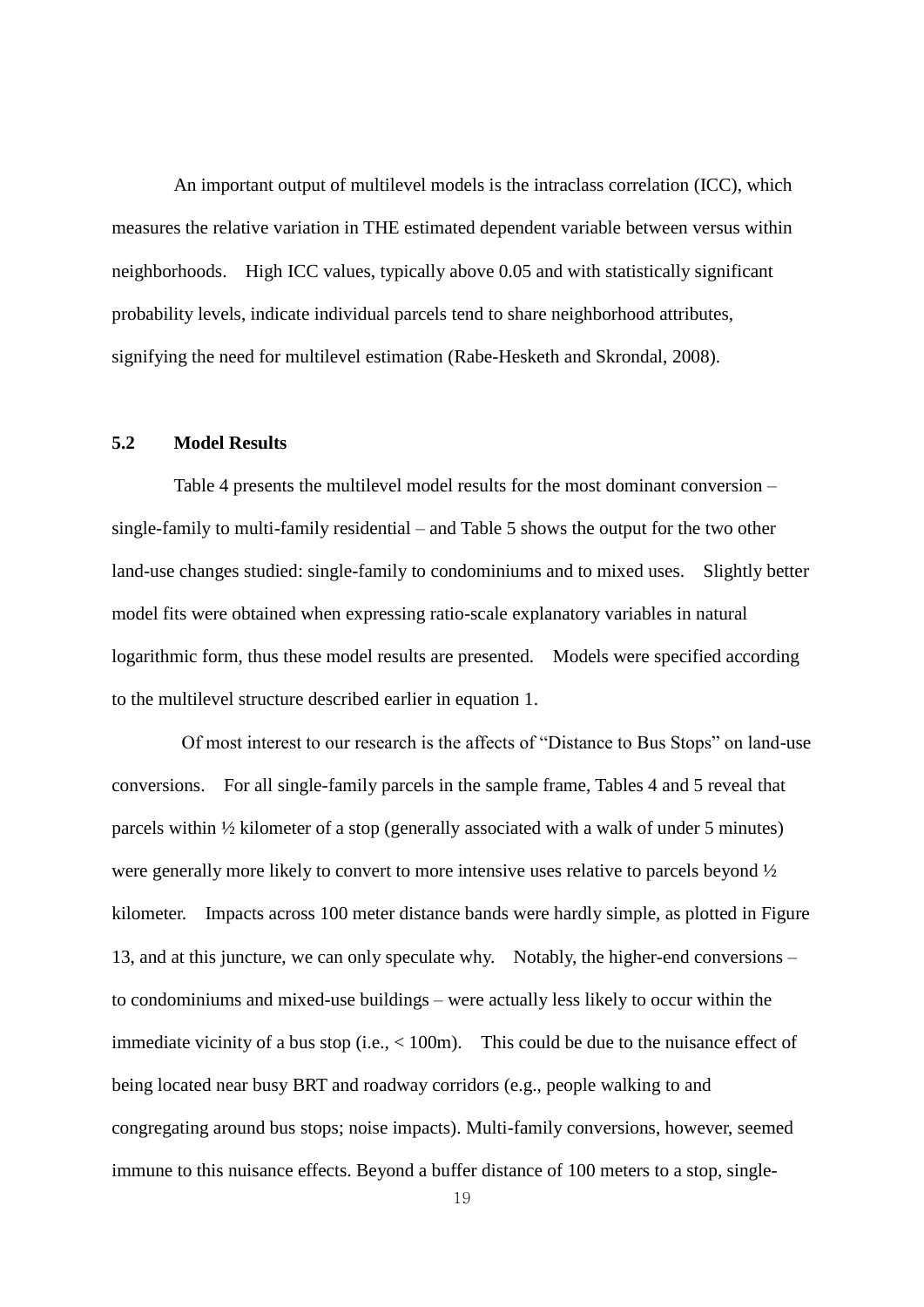family conversions were more likely to occur. At around 400 meters, the influences of

distance to a bus stop on land-use conversions largely evaporated.

| <b>Single Family Housing to Multi-Family Conversions</b> |                            |          |       |
|----------------------------------------------------------|----------------------------|----------|-------|
|                                                          | SF to Multi Family Housing |          |       |
| Variables                                                | Coefficient                | t        | р     |
| <b>Fixed Effects</b>                                     |                            |          |       |
| Distance to Bus Stops                                    |                            |          |       |
| dummy (1, if Distance $\leq$ 100m, otherwise 0)          | 1.253                      | 2.320    | 0.020 |
| dummy (1, if 100 < Distance $\leq$ 200m, otherwise 0)    | 1.657                      | 3.150    | 0.002 |
| dummy (1, if 200 < Distance $\leq$ 300m, otherwise 0)    | 1.699                      | 3.290    | 0.001 |
| dummy (1, if 300 < Distance $\leq$ 400m, otherwise 0)    | 1.999                      | 3.920    | 0.000 |
| dummy (1, if 400 < Distance $\leq$ 500m, otherwise 0)    | $-0.120$                   | $-0.190$ | 0.851 |
| <b>Other Location Factors</b>                            |                            |          |       |
| In(Network Distance to CGC Corridor)                     | 0.078                      | 0.130    | 0.898 |
| In(Distance to CBD: City Hall)                           | 0.900                      | 1.300    | 0.194 |
| In(Distance to Nearest Subway Stations)                  | 0.032                      | 0.350    | 0.726 |
| In(Distance to Arterial Roads)                           | $-0.130$                   | $-3.450$ | 0.001 |
| Neighborhood Economic and Demographic Attributes         |                            |          |       |
| In(CPI-adjusted Land Value)                              | $-1.462$                   | $-9.950$ | 0.000 |
| In(Population Density)                                   | 0.607                      | 2.410    | 0.016 |
| In(Employment Density)                                   | $-0.661$                   | $-0.380$ | 0.703 |
| In(Proportion of College Degree)                         | 1.233                      | 2.500    | 0.012 |
| In(Proportion of 40 to 60 years old)                     | 0.766                      | 0.490    | 0.622 |
| In(Proportion of more than 60 years old)                 | 0.352                      | 0.220    | 0.823 |
|                                                          |                            |          |       |
| Other Neighborhood Attributes                            |                            |          |       |
| In(Park Density Ratio)                                   | $-0.349$                   | $-1.220$ | 0.223 |
| In(Developed Land Ratio)                                 | 1.778                      | 1.240    | 0.214 |
| In(Road Area Ratio)                                      | $-0.897$                   | $-0.290$ | 0.774 |
| In (Retail Area Ratio)                                   | $-0.233$                   | $-1.210$ | 0.226 |
| In(Proportion of Residential Permit per Total Permit)    | 0.241                      | 0.780    | 0.438 |
| In(Proportion of Commercial Permit per Total Permit)     | 1.010                      | 1.260    | 0.207 |
| In(CPI-adjusted Local Tax per Households)                | 0.859                      | 0.790    | 0.428 |
| In(Job Accessibility within 30 minutes by Car)           | $-0.395$                   | $-0.630$ | 0.526 |
| Constant                                                 | 1.846                      | 0.110    | 0.910 |
| <b>Random Effects</b>                                    |                            |          |       |
| Standard Deviation of the Random Intercept               | 0.718                      |          |       |
| ICC                                                      | 0.136                      |          |       |
| <b>Summary Statistics</b>                                |                            |          |       |
| Number of Parcel Observations (Level 1)                  | 25,410                     |          |       |
| Number of Neighborhood Groups (Level 2)                  | 72                         |          |       |

## **Table 4. Multilevel Logit Model for Predicting Single Family Housing to Multi-Family Conversions**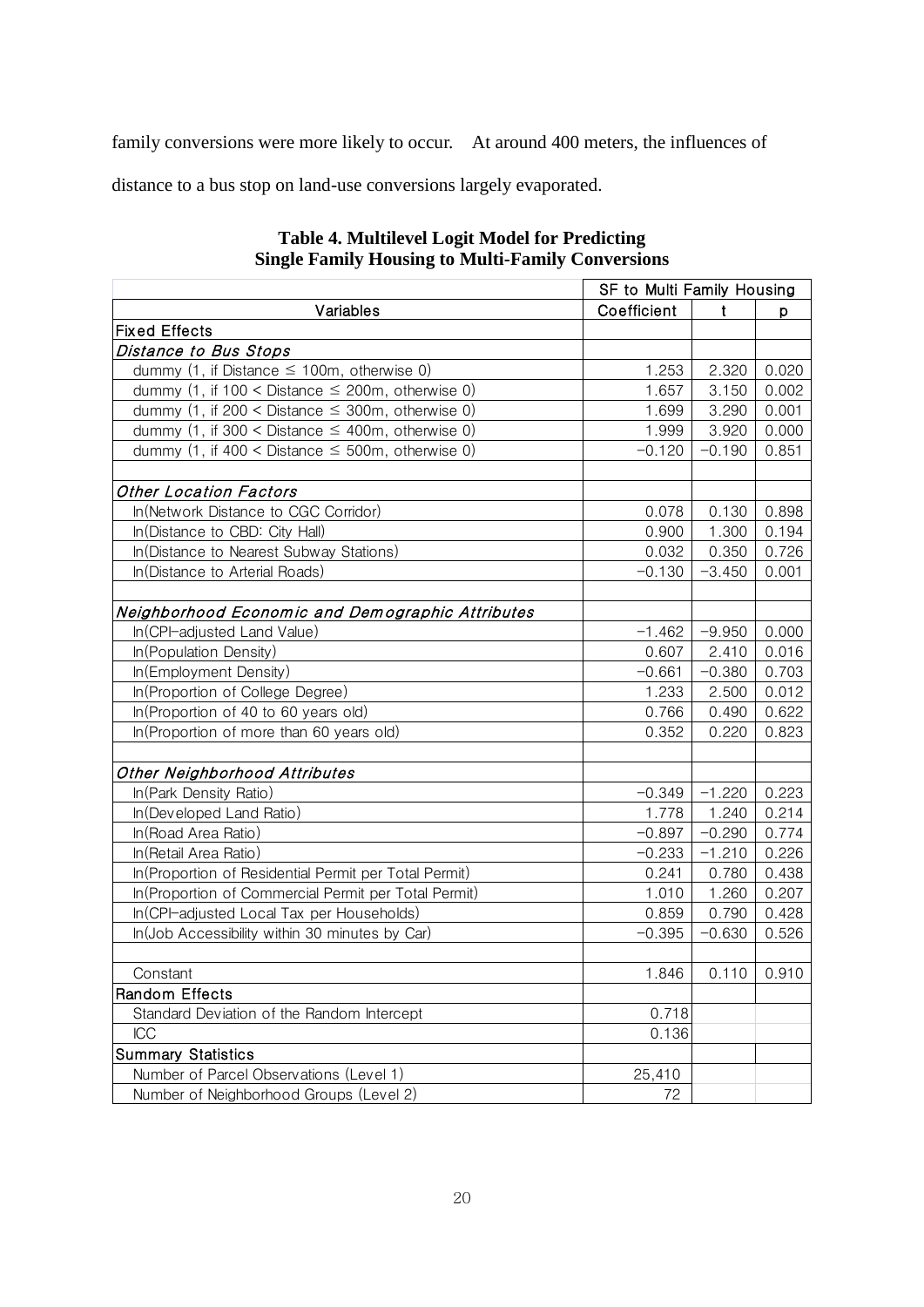|                                                                    | SF to Condominium |          |       | SF to Mixed-use |          |       |  |
|--------------------------------------------------------------------|-------------------|----------|-------|-----------------|----------|-------|--|
| Variables                                                          | Coefficient       | t        | D     | Coefficient     | t        | p     |  |
| <b>Fixed Effects</b>                                               |                   |          |       |                 |          |       |  |
| Network Distance to Bus Stops                                      |                   |          |       |                 |          |       |  |
| dummy (1, if Network Distance $\leq$ 100m, otherwise 0)            | $-28.826$         | 0.000    | 1.000 | $-1.185$        | $-2.890$ | 0.004 |  |
| dummy (1, if $100 \leq$ Network Distance $\leq$ 200m, otherwise 0) | 0.173             | 0.310    | 0.754 | 0.024           | 0.110    | 0.913 |  |
| dummy (1, if 200 < Network Distance $\leq$ 300m, otherwise 0)      | 1.023             | 2.370    | 0.018 | 0.431           | 2.170    | 0.030 |  |
| dummy (1, if 300 < Network Distance $\leq$ 400m, otherwise 0)      | 0.565             | 1.450    | 0.147 | 0.541           | 2.740    | 0.006 |  |
| dummy (1, if $400 <$ Network Distance $\leq 500$ m, otherwise 0)   | 0.342             | 0.900    | 0.367 | $-0.087$        | $-0.390$ | 0.698 |  |
| Other Location Factors                                             |                   |          |       |                 |          |       |  |
| In(Network Distance to CGC Corridor)                               | 7.127             | 2.290    | 0.022 | 0.959           | 1.270    | 0.204 |  |
| In(Distance to CBD: City Hall)                                     | $-22.832$         | $-4.940$ | 0.000 | $-1.310$        | $-1.770$ | 0.077 |  |
| In(Distance to Nearest Subway Stations)                            | 0.805             | 2.340    | 0.019 | 0.462           | 3.720    | 0.000 |  |
| In(Distance to Arterial Roads)                                     | 1.112             | 6.060    | 0.000 | $-0.262$        | $-4.830$ | 0.000 |  |
| In(Distance to Bus Stops)                                          | 1.271             | 4.070    | 0.000 |                 |          |       |  |
| Neighborhood Economic and Demographic Attributes                   |                   |          |       |                 |          |       |  |
| In(CPI-adjusted Land Value)                                        | 2.310             | 6.540    | 0.000 | 0.609           | 4.040    | 0.000 |  |
| In(Building Coverage Ratio)                                        |                   |          |       | $-0.297$        | $-0.430$ | 0.665 |  |
| In(Floor Area Ratio)                                               |                   |          |       | 0.411           | 2.600    | 0.009 |  |
| In(Population Density)                                             | $-7.614$          | $-3.230$ | 0.001 | 0.053           | 0.170    | 0.867 |  |
| In(Employment Density)                                             | $-46.629$         | $-0.030$ | 0.976 | 3.495           | 1.280    | 0.199 |  |
| In(Proportion of College Degree)                                   | 12.475            | 2.140    | 0.032 | 0.602           | 0.930    | 0.353 |  |
| In(Proportion of 40 to 60 years old)                               | $-22.523$         | $-1.500$ | 0.134 | $-0.826$        | $-0.390$ | 0.697 |  |
| In(Proportion of more than 60 years old)                           | $-46.801$         | $-2.260$ | 0.024 | $-5.827$        | $-2.840$ | 0.005 |  |
| Other Neighborhood Attributes                                      |                   |          |       |                 |          |       |  |
| In(Park Density Ratio)                                             | $-0.351$          | 0.000    | 0.999 | 0.080           | 0.230    | 0.816 |  |
| In(Developed Land Ratio)                                           | $-106.385$        | $-0.030$ | 0.976 | $-0.172$        | $-0.100$ | 0.922 |  |
| In(Road Area Ratio)                                                | 95.790            | 0.030    | 0.979 | $-3.801$        | $-0.850$ | 0.393 |  |
| In (Retail Area Ratio)                                             | 2.598             | 0.010    | 0.990 | 0.505           | 1.440    | 0.149 |  |
| In(Proportion of Residential Permit per Total Permit)              | 13.544            | 0.040    | 0.968 | 0.723           | 1.460    | 0.144 |  |
| In(Proportion of Commercial Permit per Total Permit)               | $-20.038$         | $-0.020$ | 0.984 | $-0.721$        | $-0.850$ | 0.396 |  |
| In(CPI-adjusted Local Tax per Households)                          | 22.288            | 0.010    | 0.991 | $-2.054$        | $-1.340$ | 0.179 |  |
| In(Job Accessibility within 30 minutes by Car)                     |                   |          |       |                 |          |       |  |
| Constant                                                           | 277.969           | 0.020    | 0.983 | $-28.466$       | $-1.610$ | 0.108 |  |
| Random Effects                                                     |                   |          |       |                 |          |       |  |
| Standard Deviation of the Random Intercept                         | 4.886             |          |       | 1.002           |          |       |  |
| ICC                                                                | 0.879             |          |       | 0.234           |          |       |  |
| <b>Summary Statistics</b>                                          |                   |          |       |                 |          |       |  |
| Number of Parcel Observations (Level 1)                            | 2,387             |          |       | 24,810          |          |       |  |
| Number of Neighborhood Groups (Level 2)                            | 65                |          |       | 72              |          |       |  |

# **Table 5. Multilevel Logit Model for Predicting Single Family Housing to Condominium and Mixed-Use Conversions** Model for Predicting<br>um and Mixed-Use Conversions<br>set to Condominium SF to Mixed-use

Among other location variables, distance to arterial roads had the strongest influence on land-use conversions; the likelihood of switching to multi-family and mixed uses fell with distance to arterial roads. Other distance variables (e.g., to city hall and subways) were statistically associated with condominiums and mixed uses conversions, albeit in no clearly discernible pattern.

Among the remaining variables, higher assessed land values of a neighborhood significantly increased the odds of converting single-family residences to the higher end uses: condominiums and mixed uses. Property owners seemed particularly inclined to convert residences to condominiums, the most popular high-rise housing in Korea, in settings with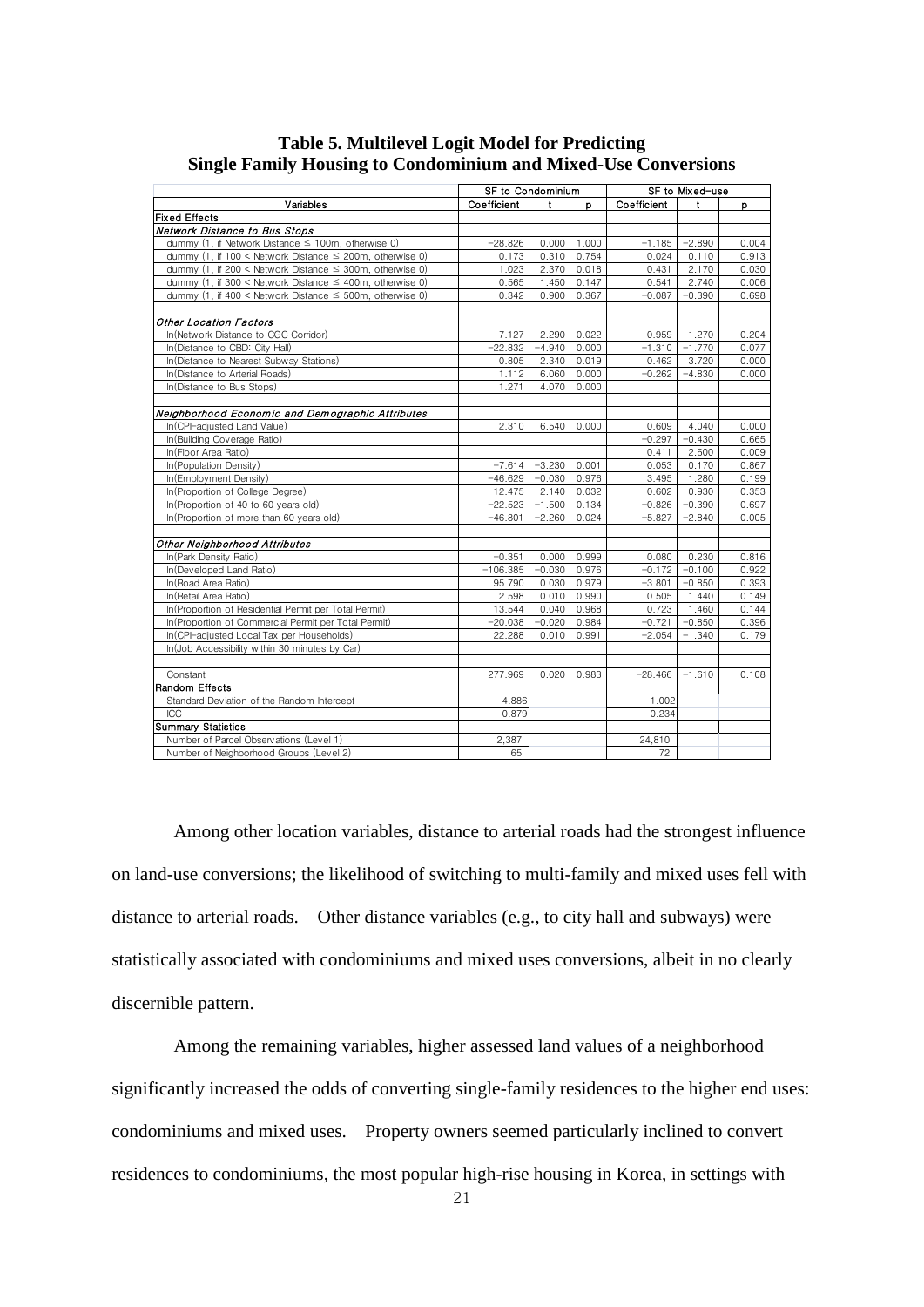relatively high average land values as well as college-educated residents. Less appealing in higher valued core areas of the city were conversions to multi-family housing. Table 5 also shows that higher permissible floor area ratios of a neighborhood contributed to mixed-use conversions. Most other control variables in Tables 4 and 5 were not statistically significant but were retained so as to apply consistent sets of explanatory variables across all models.



**Figure 13. Coefficients of Each Land Use Change by Distance Intervals**

#### **6. Land Value Models**

A similar multilevel modeling approach was adopted for studying the land-value capitalization effects of Seoul's BRT improvements. The primary change to equation 1, shown earlier, was the use of assessed land values as the left-hand-side dependent variable. Using land valuation data from Seoul's Assessors Office, multilevel multiple regression models were estimated for residential and non-residential properties over two time periods: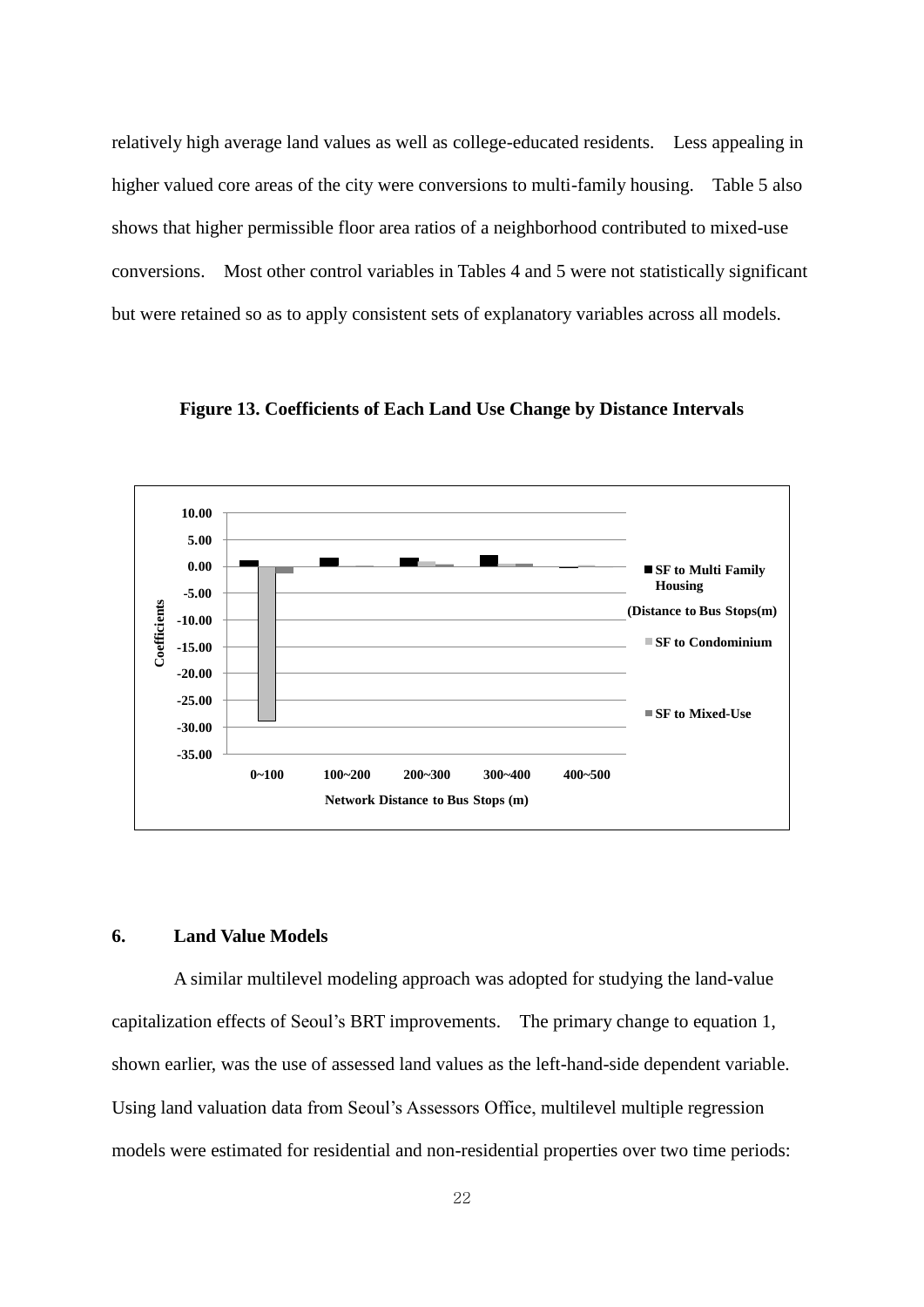2001-2004 (pre-BRT) and 2005-2007 (post-BRT). Since land values are assessed in Seoul in the early part of the calendar year, the 2004 valuations were made prior to the mid-2004 initiation of median-lane BRT services.

Multilevel regression models were estimated in log-log form because of the better statistical fits than linear formulations and the need to moderate the effects of heteroschedastic error terms. In the models that follow, all ratio-scale variables were converted to natural logarithms. A side benefit of log-log formulations is that estimated coefficients represent elasticities, revealing the relative sensitivity of land values to changes in the right-hand side predictor variables. The models shown in this section also produced the best fits consistent with hedonic price theory.

#### **6.1 Non-Residential Hedonic Price Models**

A total of 37,515 and 23,969 non-residential land-parcel observations were available, respectively, for the two periods (2001-2004 and 2005-2007). For both periods, nonresidential parcels were comprised as follows: commercial-retail (55.2%), office (3.3%), undeveloped land zoned for commercial-retail (3.1%), mixed-use (37.6%), and undeveloped land zoned for mixed-use (0.7%). The parcels ranged in value per  $m^2$  from 637,000 Korean Won (US\$500) to 45 million Korean Won (over US\$35,000) over the 2001-2007 period.

The multilevel models estimated for non-residential parcels are shown in Table 6. The intraclass correlations, indicating the share of variation explained by the grouping structure, were quite high, justifying the use of multilevel model estimation. Notably, 72.2 % and 88.9 % of the variation in land values is explained by between-group variation among 71 and 70 neighborhoods over the two time periods, respectively. In both models shown in Table 6, most predictor variables were statistically significant at the 5 percent probability level.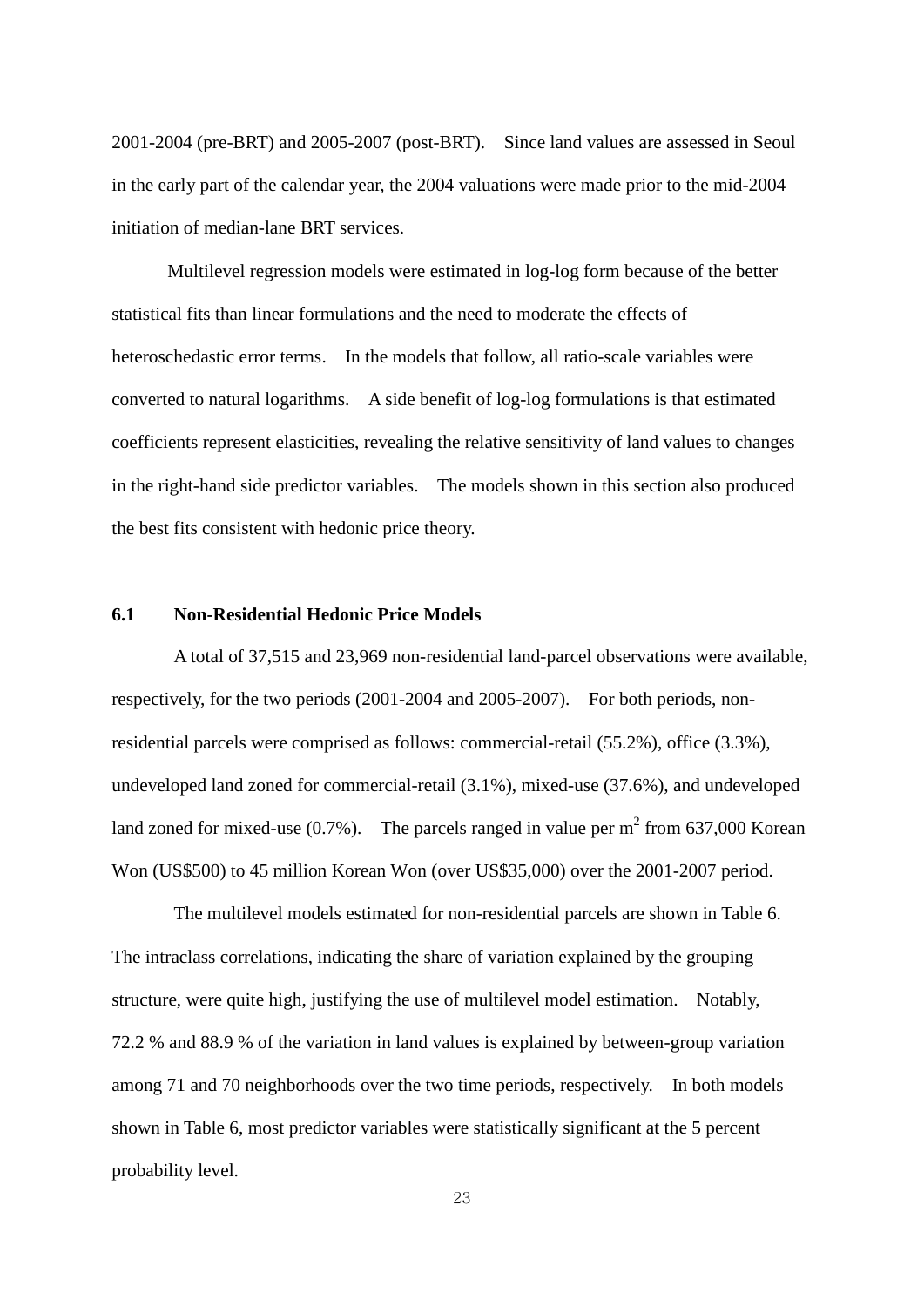### **Table 6. Multilevel Hedonic Model for Predicting Non Residential Land Value per Square Meter Note: 1 Korean Won = 0.0011 U.S. Dollar in 2007**

|                                                                   |                   | 2001~2004          |                |                   | 2005~2007          |                |
|-------------------------------------------------------------------|-------------------|--------------------|----------------|-------------------|--------------------|----------------|
| Variables                                                         | Coefficient       | t                  | p              | Coefficient       | t                  | p.             |
| <b>Fixed Effects</b><br>Distance to Bus Stops                     |                   |                    |                |                   |                    |                |
| dummy (1, if Distance $\leq$ 30m, otherwise 0)                    | 0.183             | 14.440             | 0.000          | 0.260             | 16.390             | 0.000          |
| dummy (1, if $30 <$ Distance $\leq$ 60m, otherwise 0)             | 0.137             | 11.790             | 0.000          | 0.189             | 13.160             | 0.000          |
| dummy (1, if $60 <$ Distance $\leq 90$ m, otherwise 0)            | 0.047             | 4.110              | 0.000          | 0.096             | 6.790              | 0.000          |
| dummy (1, if $90 <$ Distance $\leq$ 120m, otherwise 0)            | 0.045             | 3.950              | 0.000          | 0.061             | 4.290              | 0.000          |
| dummy (1, if $120 <$ Distance $\leq$ 150m, otherwise 0)           | 0.031             | 2.730              | 0.006          | 0.033             | 2.290              | 0.022          |
| dummy (1, if 150 < Distance ≤ 180m, otherwise 0)                  | 0.022             | 1.970              | 0.049          | 0.001             | 0.040              | 0.969          |
| dummy (1, if $180 <$ Distance $\leq$ 210m, otherwise 0)           | 0.033             | 2.810              | 0.005          | $-0.003$          | $-0.210$           | 0.837          |
| dummy (1, if $210 <$ Distance $\leq$ 240m, otherwise 0)           | 0.061             | 4.940              | 0.000          | 0.008             | 0.510              | 0.609          |
| dummy (1, if 240 < Distance $\leq$ 270m, otherwise 0)             | 0.045             | 3.430              | 0.001          | 0.008             | 0.470              | 0.640          |
| dummy (1, if $270 <$ Distance $\leq 300$ m, otherwise 0)          | 0.040             | 2.610              | 0.009          | 0.002             | 0.090              | 0.928          |
|                                                                   |                   |                    |                |                   |                    |                |
| <b>Other Location Factors</b>                                     |                   |                    |                |                   |                    |                |
| In(Network Distance to Nearest CGC Freeway Ramps)                 | $-0.804$          | $-23.250$          | 0.000          |                   |                    |                |
| In(Network Distance to Nearest CGC Greenway Pedestrian Entrances) |                   |                    |                | $-0.743$          | $-20.880$          | 0.000          |
| In(Distance to CBD: City Hall)                                    | 0.348             | 7.450              | 0.000          | 0.265             | 4.550              | 0.000          |
| In(Distance to Nearest Subway Stations)                           | $-0.087$          | $-30.470$          | 0.000          | $-0.123$          | $-34.200$          | 0.000          |
| In(Distance to Arterial Roads)                                    | $-0.013$          | $-6.770$           | 0.000          | $-0.001$          | $-0.260$           | 0.793          |
| Land Use and Regulation                                           |                   |                    |                |                   |                    |                |
| Office $(0/1)$                                                    | 0.059             | 7.190              | 0.000          | 0.041             | 3.410              | 0.001          |
| Commercial Raw Lands (0/1)                                        | $-0.090$          | $-10.660$          | 0.000          | $-0.011$          | $-1.010$           | 0.314          |
| Mixed-Use (0/1)                                                   | $-0.374$          | $-90.670$          | 0.000          | $-0.460$          | $-91.840$          | 0.000          |
| Mixed-Use Raw Lands (0/1)                                         | $-0.466$          | $-24.410$          | 0.000          | $-0.543$          | $-26.950$          | 0.000          |
| In(Building Coverage Ratio)                                       | 0.079             | 4.680              | 0.000          |                   |                    |                |
| In(Floor Area Ratio)                                              | 0.217             | 58.540             | 0.000          |                   |                    |                |
| Neighborhood Economic and Demographic Attributes                  |                   |                    |                |                   |                    |                |
| In(Population Density)                                            | $-0.102$          | $-3.640$           | 0.000          | 0.110             | 4.930              | 0.000          |
| In(Employment Density)                                            | $-0.792$          | $-17.580$          | 0.000          | $-0.138$          | $-0.880$           | 0.377          |
| In(Proportion of College Degree)                                  | 0.234             | 1.920              | 0.055          | 0.565             | 1.860              | 0.063          |
| In(Proportion of 40 to 60 years old)                              | $-0.025$          | $-1.610$           | 0.108          | 0.485             | 4.620              | 0.000          |
| In (Proportion of more than 60 years old)                         | 0.108             | 4.460              | 0.000          | 0.268             | 4.190              | 0.000          |
|                                                                   |                   |                    |                |                   |                    |                |
| Other Neighborhood Attributes                                     |                   |                    |                |                   |                    |                |
| In(Park Density Ratio)<br>In(Developed Land Ratio)                | 0.110<br>$-1.132$ | 15.390<br>$-4.020$ | 0.000<br>0.000 | 0.355<br>$-3.396$ | 15.160<br>$-4.010$ | 0.000<br>0.000 |
|                                                                   | 2.946             |                    |                |                   |                    |                |
| In(Road Area Ratio)<br>In(Retail Area Ratio)                      | 0.065             | 11.870<br>9.890    | 0.000<br>0.000 | 2.196<br>$-0.021$ | 2.520<br>$-4.630$  | 0.012<br>0.000 |
| In(Proportion of Residential Permit per Total Permit)             | $-0.108$          | $-19.020$          | 0.000          | $-0.040$          | $-7.230$           | 0.000          |
| In(Proportion of Commercial Permit per Total Permit)              | 0.031             | 6.230              | 0.000          | 0.070             | 13.500             | 0.000          |
|                                                                   |                   |                    |                |                   |                    |                |
| Constant                                                          | 33.662            | 39.810             | 0.000          | 25.527            | 9.310              | 0.000          |
| Random Effects                                                    |                   |                    |                |                   |                    |                |
| ICC                                                               | 0.722             |                    |                | 0.889             |                    |                |
| <b>Summary Statistics</b>                                         |                   |                    |                |                   |                    |                |
| Number of Parcel Observations (Level 1)                           | 37,515            |                    |                | 23,969            |                    |                |
| Number of Neighborhood Groups (Level 2)                           | 71                |                    |                | 70                |                    |                |

The coefficients on dummy variables for distance to the nearest BRT stops speak to the core research question: whether proximity affects land prices differently before and after the BRT improvements. Figure 14 plots these coefficients, revealing the marginal effects of proximity on land prices, expressed in percentage terms and over 30 meter distance bands, relative to parcels more than 300 meters away. While there were general proximity benefits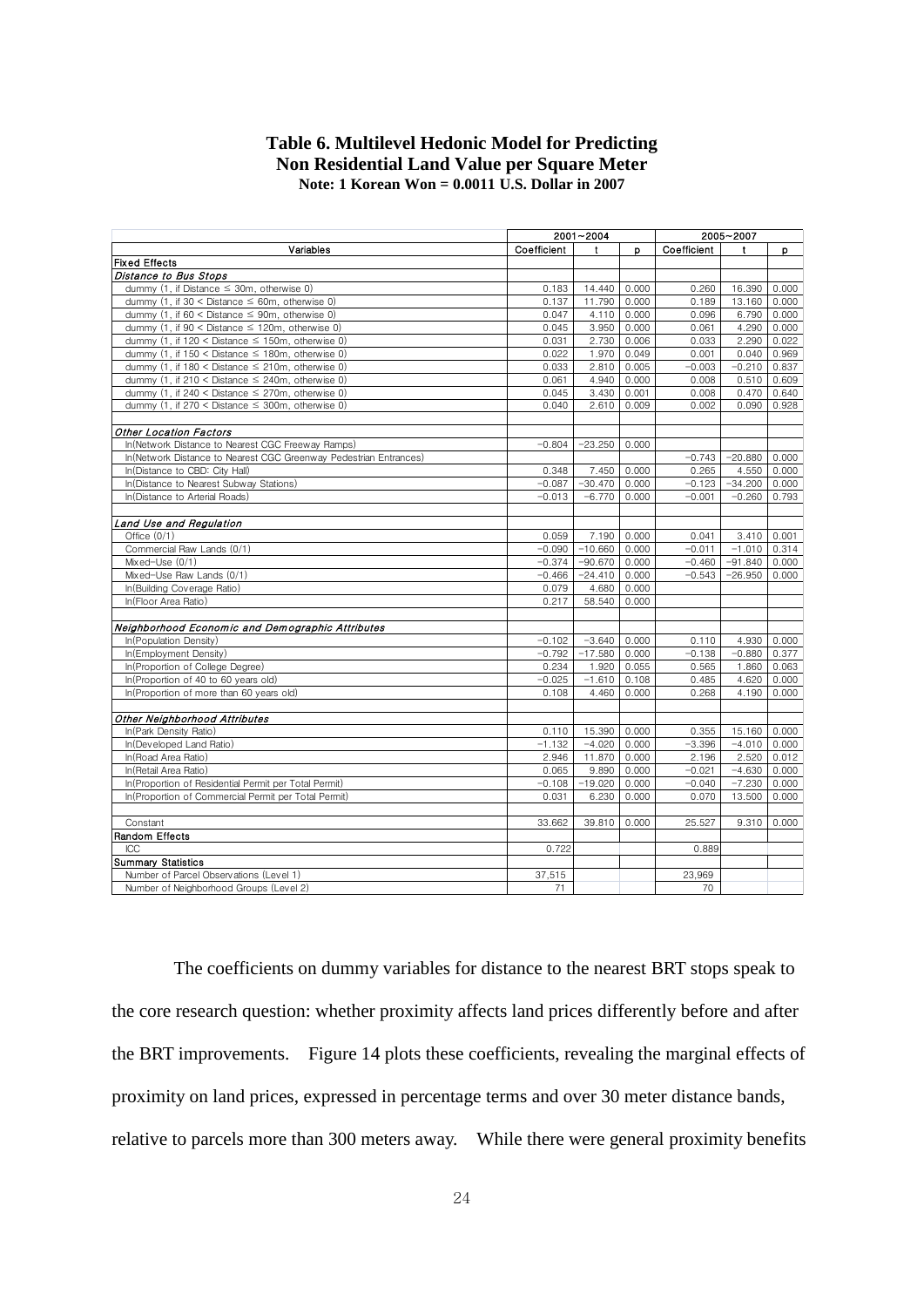in both periods, Figure 14 reveals the benefits were more prominently capitalized into land values in the post-period (2005-2007). Impacts were particularly notable within 150 meters of the nearest bus stop.



## **Figure 14. Marginal Effects of BRT Bus Stops on Non-Residential Land Values by Distance Intervals**

Other control variables in Table 6 generally conform to expectations. Land prices fell with distance to the nearest CGC freeway ramps (when they existed in 2001-2004) as well as the nearest CGC greenway pedestrian entrances (in the post-freeway period of 2005- 2007). They also fell with distance to another important infrastructure component, Seoul's world-class subway system. Table 6 also shows offices enjoyed higher land-value premiums than other non-residential uses, *ceteris paribus*, and site density (as reflected by building coverage and floor-area-ratio) also worked in favor of higher land values (though only in the pre-BRT period). While the signs on some control variables, such as "Park Density Ratio" (reflecting the benefit of having parks in the neighborhoods), make sense, the signs on others are less easy to explain and likely reflect local idiosyncrasies of Seoul's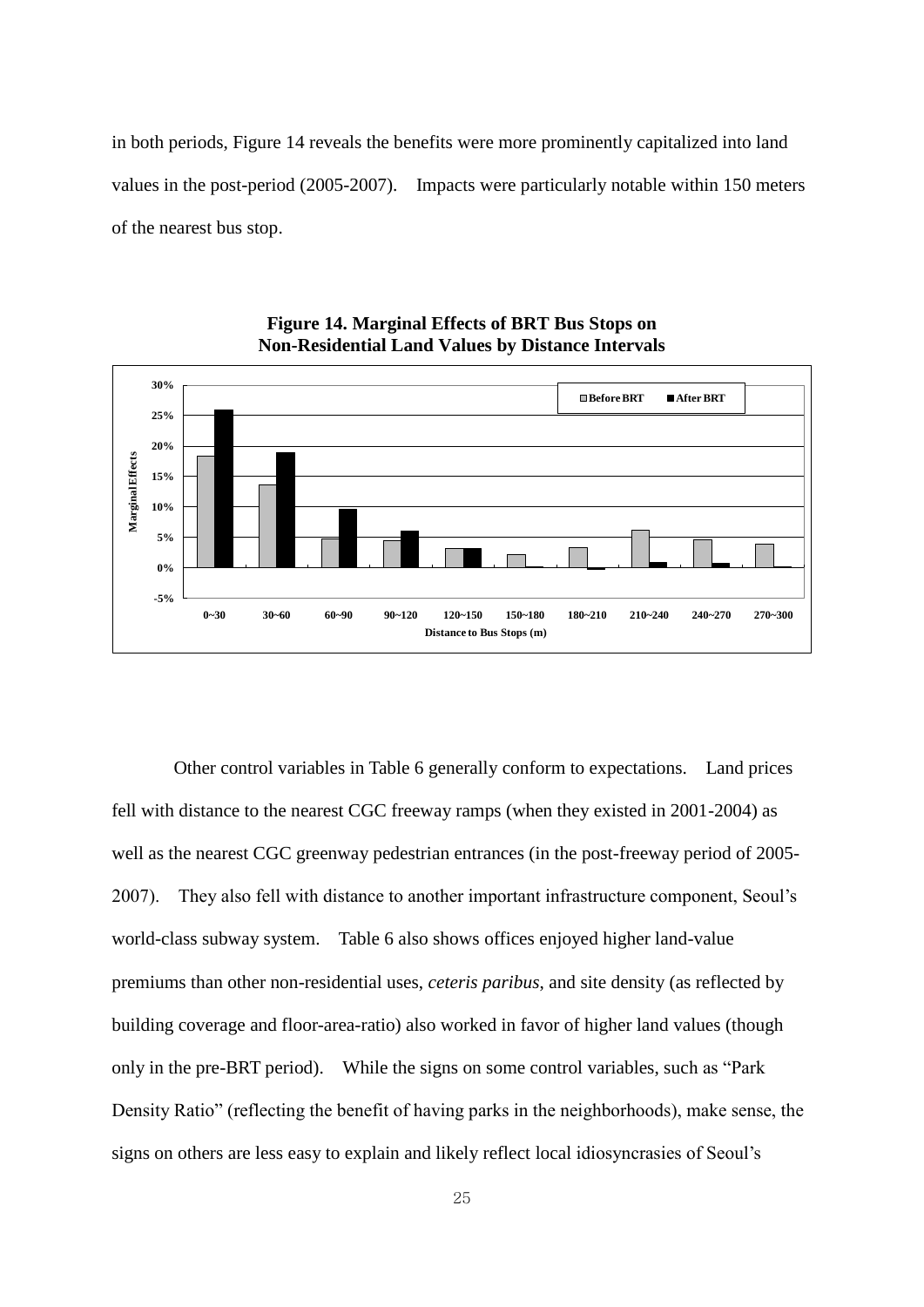commercial real-estate market.

#### **6.2 Residential Hedonic Price Models**

 In all, data for 85,124 and 41,302 residential parcels were available for the two periods. For both periods, residential parcels were used as follows: single-family housing (81.9%), multi-family housing (11.5%), undeveloped land zoned for residential (3.7%), condominiums (1.7%), and row housing (1.3%). Residential parcels ranged in value per  $m<sup>2</sup>$ from 148,000 Korean Won (US\$32) to more than 8,400,000 Korean Won (US\$6,600) over the 2001-2007 period.

The multilevel models estimated for residential parcels are shown in Table 7. The high intraclass correlations justified the use of multilevel model estimation: 99.2% and 99.5% of the variation in land values is explained by the between-group variation across the 65 neighborhoods over the two time periods, respectively. Nearly all predictor variables in both models are statistically significant at the .01 probability level.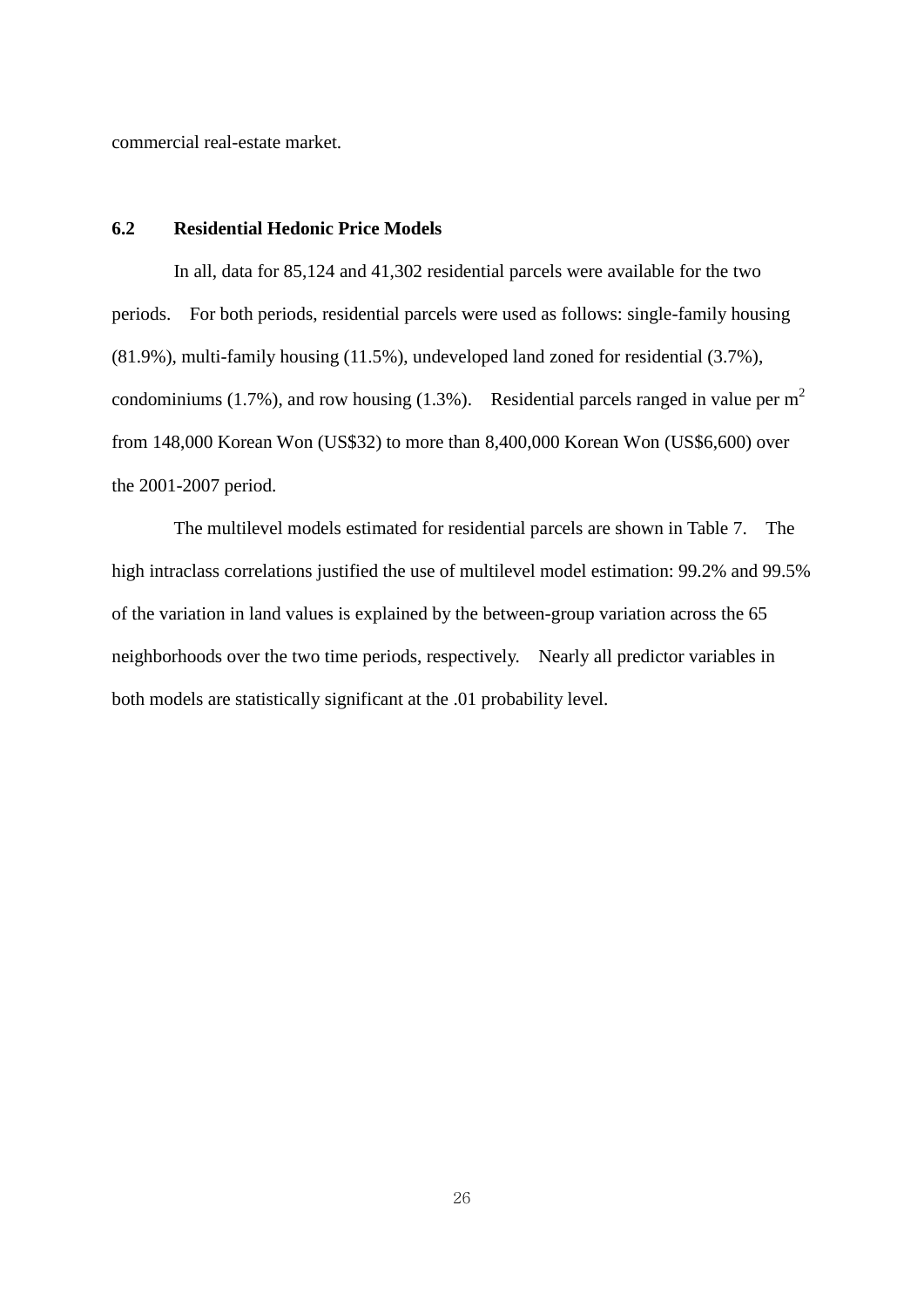## **Table 7. Multilevel Hedonic Model for Predicting Residential Land Value per Square Meter**

| Note: 1 Korean Won $= 0.0011$ U.S. Dollar in 2007 |  |  |  |  |  |  |  |  |  |  |  |  |  |
|---------------------------------------------------|--|--|--|--|--|--|--|--|--|--|--|--|--|
|---------------------------------------------------|--|--|--|--|--|--|--|--|--|--|--|--|--|

| Note: 1 Korean Won $= 0.0011$ U.S. Dollar in 2007                 |                | 2001~2004        |                | 2005~2007         |                     |                |  |
|-------------------------------------------------------------------|----------------|------------------|----------------|-------------------|---------------------|----------------|--|
| Variables                                                         | Coefficient    | t                | p              | Coefficient       | t                   | p              |  |
| <b>Fixed Effects</b>                                              |                |                  |                |                   |                     |                |  |
| Distance to Bus Stops                                             |                |                  |                |                   |                     |                |  |
| dummy (1, if distance $\leq$ 30m, otherwise 0)                    | $-0.025$       | $-3.710$         | 0.000          | 0.103             | 11.050              | 0.000          |  |
| dummy (1, if $30 <$ distance $\leq 60$ m, otherwise 0)            | 0.015          | 4.150            | 0.000          | 0.115             | 22.510              | 0.000          |  |
| dummy (1, if 60 < distance $\leq$ 90m, otherwise 0)               | 0.022          | 8.200            | 0.000          | 0.105             | 26.230              | 0.000          |  |
| dummy (1, if $90 <$ distance $\leq$ 120m, otherwise 0)            | 0.022          | 9.290            | 0.000          | 0.089             | 25.080              | 0.000          |  |
| dummy (1, if $120 <$ distance $\leq 150$ m, otherwise 0)          | 0.026          | 12.020           | 0.000          | 0.082             | 24.980              | 0.000          |  |
| dummy (1, if $150 <$ distance $\leq 180$ m, otherwise 0)          | 0.025          | 12.010           | 0.000          | 0.070             | 22.280              | 0.000          |  |
| dummy (1, if $180 <$ distance $\leq$ 210m, otherwise 0)           | 0.028          | 13.620           | 0.000          | 0.063             | 20.250              | 0.000          |  |
| dummy (1, if $210 <$ distance $\leq$ 240m, otherwise 0)           | 0.021          | 10.230           | 0.000          | 0.054             | 17.070              | 0.000          |  |
| dummy (1, if 240 < distance $\leq$ 270m, otherwise 0)             | 0.016          | 7.520            | 0.000          | 0.053             | 15.920              | 0.000          |  |
| dummy (1, if 270 < distance $\leq$ 300m, otherwise 0)             | 0.004          | 1.560            | 0.118          | 0.053             | 14.630              | 0.000          |  |
| <b>Other Location Factors</b>                                     |                |                  |                |                   |                     |                |  |
| In(Network Distance to Bus Stops)                                 | $-0.052$       | $-42.050$        | 0.000          | $-0.030$          | $-16.370$           | 0.000          |  |
| In(Network Distance to Nearest CGC Freeway Ramps)                 | $-0.027$       | $-1.990$         | 0.047          |                   |                     |                |  |
| In(Network Distance to Nearest CGC Greenway Pedestrian Entrances) |                |                  |                | $-0.154$          | $-8.320$            | 0.000          |  |
| In(Distance to CBD: City Hall)                                    | $-0.004$       | $-0.250$         | 0.800          | 0.081             | 3.380               | 0.001          |  |
| In(Distance to Nearest Subway Stations)                           | $-0.025$       | $-20.720$        | 0.000          | $-0.046$          | $-25.560$           | 0.000          |  |
| In(Distance to Arterial Roads)                                    | $-0.049$       | $-91.310$        | 0.000          | $-0.044$          | $-53.010$           | 0.000          |  |
| In(Distance to Han River)                                         | 0.007          | 0.900            | 0.366          | $-0.379$          | $-27.000$           | 0.000          |  |
|                                                                   |                |                  |                |                   |                     |                |  |
| Land Use and Regulation                                           |                |                  |                |                   |                     |                |  |
| Row Housing (0/1)                                                 | 0.084          | 19.410           | 0.000          | 0.098             | 17.230              | 0.000          |  |
| Multi Family Housing (0/1)                                        | 0.041          | 25.850           | 0.000          | 0.051             | 24.520              | 0.000          |  |
| Condominium (0/1)                                                 | 0.382          | 80.200           | 0.000          | 0.251             | 58.380              | 0.000          |  |
| Residential Raw Lands (0/1)                                       | $-0.029$       | $-11.010$        | 0.000          | $-0.082$          | $-22.910$           | 0.000          |  |
| In(Building Coverage Ratio)<br>In(Floor Area Ratio)               | 0.167<br>0.105 | 41.250<br>53.970 | 0.000<br>0.000 |                   |                     |                |  |
| Neighborhood Economic and Demographic Attributes                  |                |                  |                |                   |                     |                |  |
| In(Population Density)                                            | 0.162          | 16.110           | 0.000          | 0.095             | 8.040               | 0.000          |  |
| In(Employment Density)                                            | 0.343          | 16.830           | 0.000          | $-1.159$          | $-12.840$           | 0.000          |  |
| In(Proportion of College Degree)                                  | $-0.010$       | $-0.020$         | 0.980          | 1.890             | 2.680               | 0.007          |  |
| In(Proportion of 40 to 60 years old)                              | $-0.090$       | $-12.980$        | 0.000          | 0.596             | 11.210              | 0.000          |  |
| In(Proportion of more than 60 years old)                          | 0.176          | 19.510           | 0.000          | 0.598             | 19.930              | 0.000          |  |
|                                                                   |                |                  |                |                   |                     |                |  |
| Other Neighborhood Attributes                                     |                |                  |                |                   |                     |                |  |
| In(Park Density Ratio)<br>In(Developed Land Ratio)                | 0.037          | 15.790<br>13.930 | 0.000          | 0.261<br>$-9.928$ | 17.310<br>$-22.610$ | 0.000          |  |
| In(Road Area Ratio)                                               | 4.547<br>5.139 | 43.920           | 0.000<br>0.000 | 12,477            | 16.820              | 0.000<br>0.000 |  |
| In(Retail Area Ratio)                                             | 0.085          | 38.670           | 0.000          | $-0.062$          | $-33.320$           | 0.000          |  |
| In(Proportion of Residential Permit per Total Permit)             | 0.027          | 9.000            | 0.000          | $-0.083$          | $-29.590$           | 0.000          |  |
| In(Proportion of Commercial Permit per Total Permit)              | 0.034          | 19.310           | 0.000          | 0.056             | 25.470              | 0.000          |  |
| In(CPI-adjusted Local Tax per Households)                         | $-0.293$       | $-54.240$        | 0.000          | $-0.434$          | $-10.680$           | 0.000          |  |
|                                                                   |                |                  |                |                   |                     |                |  |
| Constant                                                          | 30.627         | 31,800           | 0.000          | 58.651            | 21.030              | 0.000          |  |
| Random Effects                                                    |                |                  |                |                   |                     |                |  |
| ICC                                                               | 0.992          |                  |                | 0.995             |                     |                |  |
| <b>Summary Statistics</b>                                         |                |                  |                |                   |                     |                |  |
| Number of Parcel Observations (Level 1)                           | 85,124         |                  |                | 41,302            |                     |                |  |
| Number of Neighborhood Groups (Level 2)                           | 65             |                  |                | 65                |                     |                |  |

27 As with the non-residential model, distance to the nearest BRT stop had a significant and discernable effect on residential land prices, underscored by Figure 15. The figure shows residential land prices were generally higher for parcels within 300 meters of a bus stop than those beyond 300 meters, however the premium effect was noticeably bigger once median-lane BRT services were introduced. Prior to these services, residential values were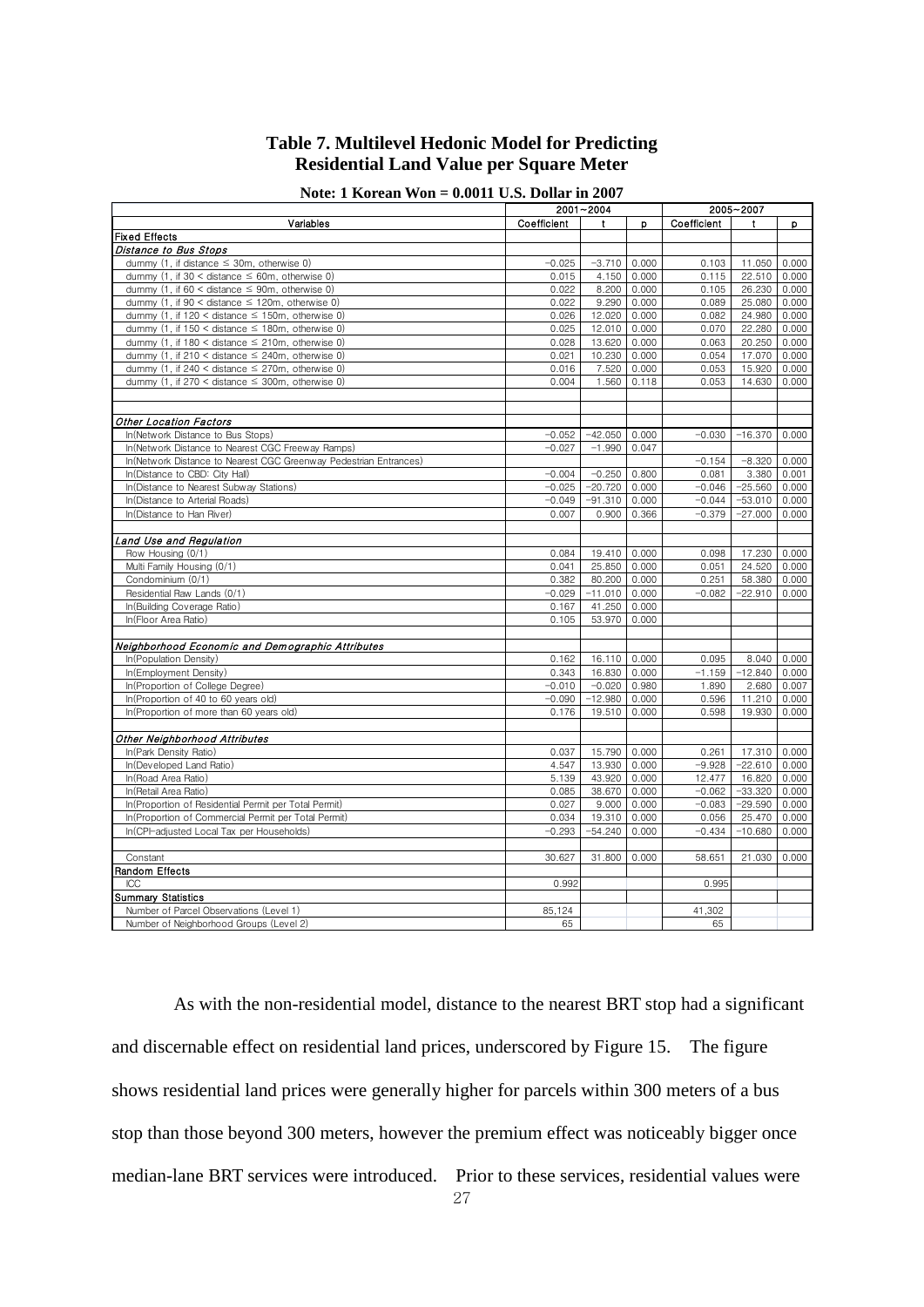slightly lower within 30 meters of the nearest bus stop, likely reflecting a nuisance effect, and then rose in the range of a 1.5% to 2.8% premium up to around 270 meters away. Following the BRT enhancements, premiums shot up significantly, eclipsing 10% up to 90 meters from the nearest bus stop. The absence of any nuisance effect within 30 meters of a BRT stop could very well reflect the high-amenity designs of Seoul's median-lane bus stops (see Figure 16) and perhaps even a different clientele who patronizes BRT than previous regular bus services. Beyond 60 meters, Figure 15 shows that the premium effects began to taper.



**Figure 15. Marginal Effects of BRT-Bus Stops by Distance Intervals**

**Figure 16. Seoul's High-Amenity BRT Bus-Stop Infrastructure**



Photo: Seoul Metropolitan Government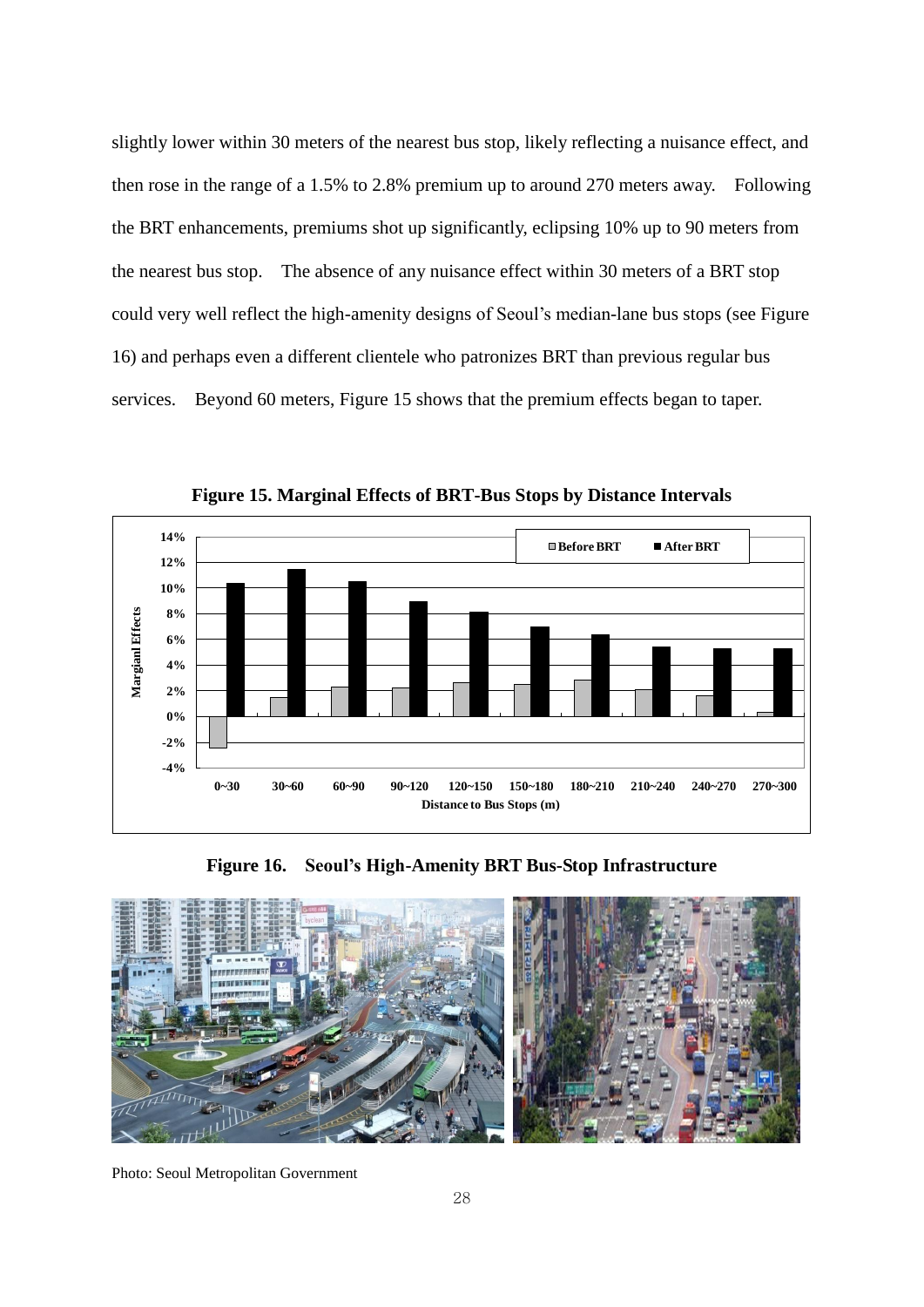The control variables in Table 7 generally align with expectations. Proximity to other infrastructure, including the CGC greenway, subways, and arterial roads were associated with higher residential land prices. Also, higher density residential parcels (e.g., row housing, multi-family housing, condominiums) were valued more than single-family residences (the suppressed dummy-variable category). Factors like high neighborhood densities, high park densities, and dense road networks also tended to increase residential land values. The signs on some variables in Table 7, however, are not easily interpretable and again could reflect unique, localized attributes of Seoul's real estate market.

#### **7. Conclusion and Policy Implication**

 Our core research hypotheses were largely borne out by empirical results. Seoul's substantial upgrading of BRT services – in the form of adding over 70 kms of dedicated median-lane bus services in 2004 – nearly doubled bus operating speeds. In a crowded, congested, and land-constrained city like Seoul, increased accessibility prompted property owners and developers to intensify land uses along BRT corridors, mainly in the form of converting single-family residences to multi-family units, apartments, and mixed-use projects. Moreover, land markets capitalized these accessibility gains, particularly among parcels used for condominiums and higher density residential uses. Land price premiums in the 5 to 10 percent range were estimated for residences within 300 meters of BRT stops. For retail shops and other non-residential uses, impacts were more varied, ranging from 3 to 26 percent premiums over a smaller impact zone of 150 meters from the nearest BRT stop.

Our research results are consistent with those on rail-transit improvements. It is not transit "hardware" – i.e., steel-wheel trains or rubber-tire buses – that unleash land-use changes but rather the quality of service and more specifically, the comparative travel-time savings of taking transit vis-à-vis the private car. In Seoul, faster, more punctual bus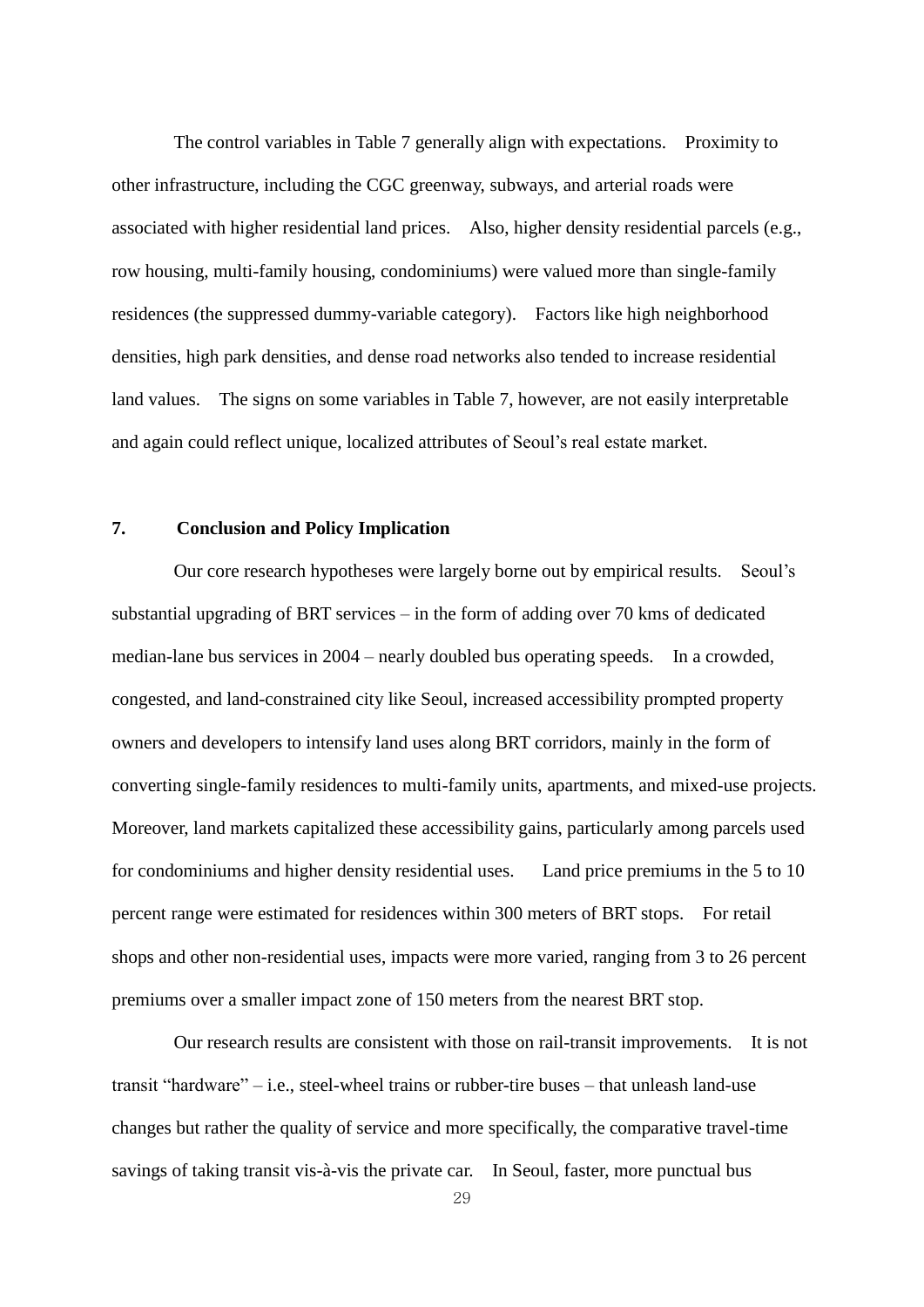services and the ease of transferring to subway portals triggered a market demand for higher density residential uses. Land-use intensification, along with the access improvements conferred by BRT, also translated into higher real-estate prices, especially for residential uses.

These research findings inform several possible policy responses. One, the desire to intensify land uses requires local planners to get ahead of the curve by changing zoning and regulatory restrictions governing densities and designs in advance of BRT enhancements. This, of course, assumes higher density development in BRT-served corridors is sought by planning agencies. Fortunately, this is most often the case since, after all, expensive transit investments require high ridership which a body of research has long shown requires high densities (Pushkarev and Zupan, 1977; Cervero, 1998). As the saying goes, "mass transit needs mass". Zoning overlays, increases in permissible floor-area-ratio, and density bonuses are not the only programmatic changes that are needed in response to market pressures to intensify uses. Other supportive infrastructure, including water and sewerage trunk-line capacities, have to be upgraded and expanded to serve more households and businesses. Linking infrastructure like BRT to local zoning and land-use planning seems fairly straightforward, however it should be remembered that many cities in the developing work aiming to economize on transit investments by building BRT (e.g., Jakarta, Ankara, Cali, Abidjan) do not always have the institutional capacities and resources to carry out strategic land-use planning.

The presence of measurable land-value premiums conferred by BRT create revenuegenerating opportunities as well, notably transit value capture. Since BRT is a public investment that yields benefits to private property owners, value capture aims to return a share of the value-added to public coffers to help finance the capital investment and subsequent operations. BRT-induced land appreciation can be partly recaptured through benefit assessment district financing and public-private joint development initiatives.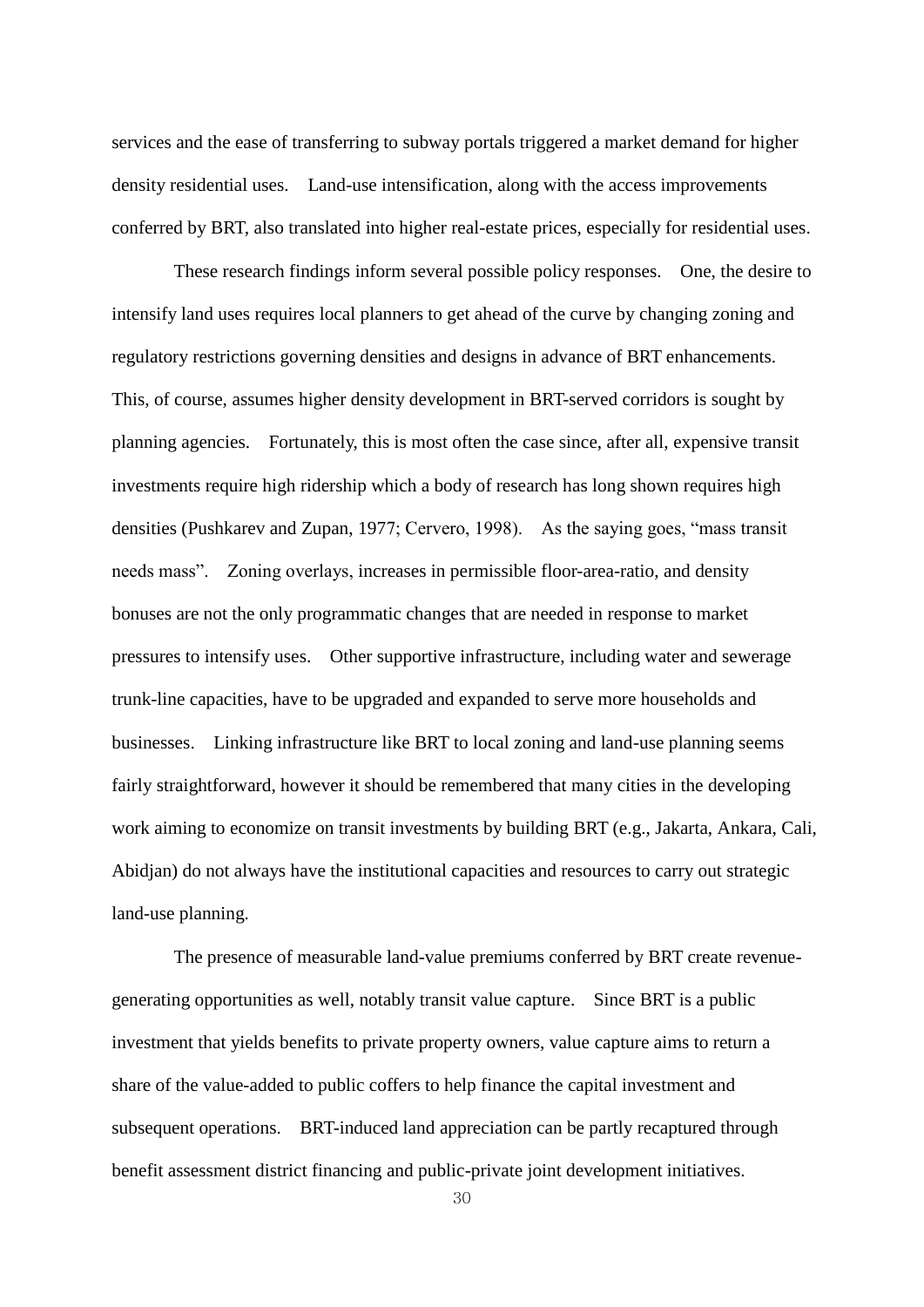Presumably, all parties in joint development deals perceive benefits from intensifying development near transit – i.e., increased ridership for public operators and increased land prices and rents for private landholders – which eases the process of hammering out revenuesharing agreements. Another implication of rising land prices, of course, is displacement of lower-income households and other potential mal-distributive effects. To redress such inequities, one possible use of revenues recaptured from benefitting property-owners is to underwrite the costs of providing affordable housing and shops to displaced residents and merchants.

It should be kept in mind that Seoul's BRT improvements did not occur in isolation. Rather they were part of a larger campaign to reclaim land given over to freeways and to enhance urban living as an alternative to exurban new-town development. No project epitomized this shift in urban policy more than the freeway-to-greenway conversion, Cheong Gye Cheon (CGC). Indeed, former mayor Myung-Bak Lee opted to upgrade the city's bus services and invest in dedicated-lane BRT partly to ensure high-quality transit was in place to absorb capacity lost and trips deflected by the CGC freeway demolition. In Seoul, BRT improvements were part of a larger policy agenda that required a systems approach. While our research focused on median-lane bus services, some of the estimated benefits were no doubt tied to other initiatives introduced at roughly the same time to improve mobility and quality-of-living in central Seoul. As is often the case, this one infrastructure component – BRT – was likely a necessary, though by itself, insufficient, factor in intensifying residential activities and increasing land values. Seoul's experiences underscore the importance of applying a systems approach to transit investments, tied to larger public purpose, which in the case of Seoul included re-generation and revitalization of the urban core.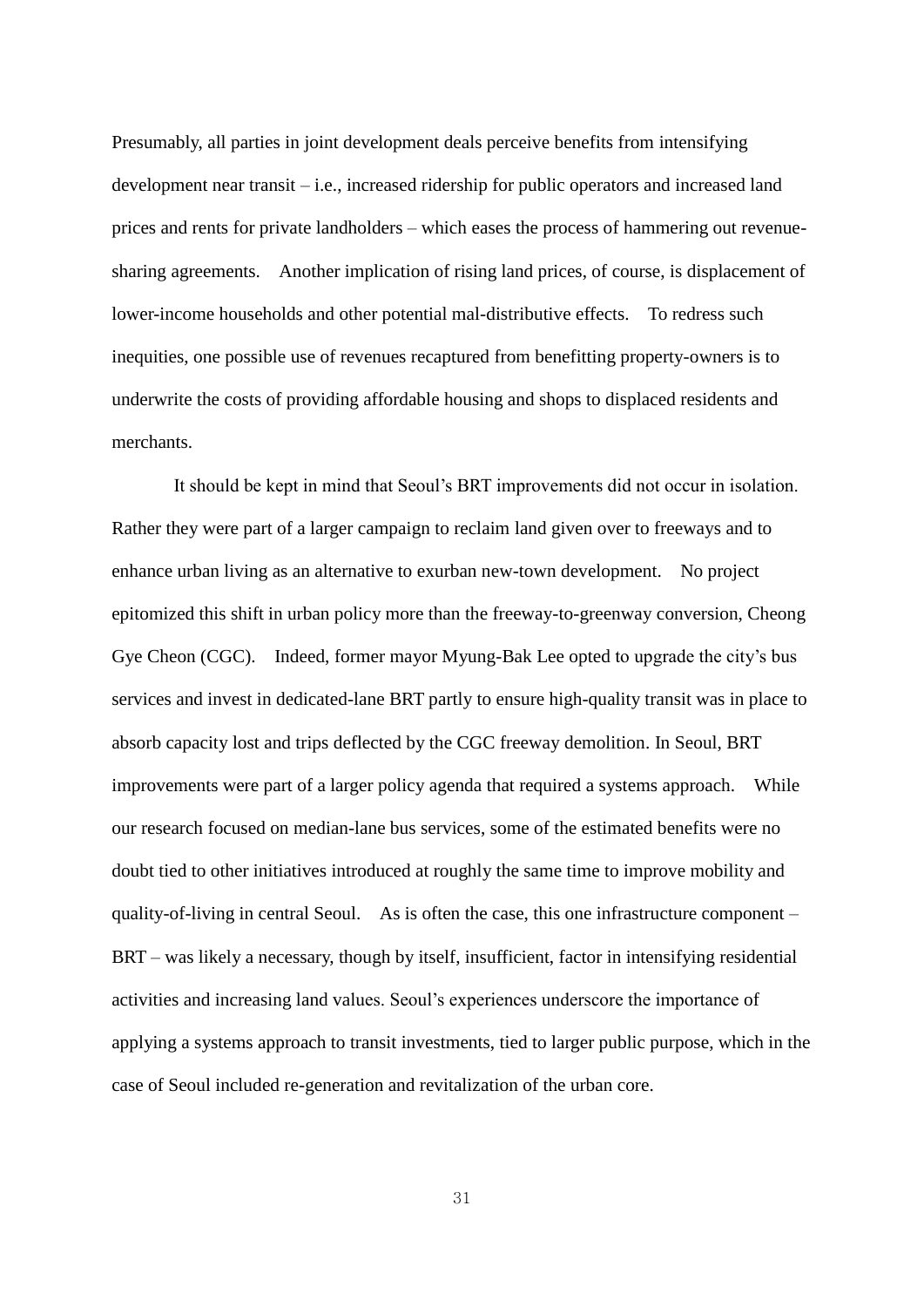# **Acknowledgement**

We are grateful to OPENmate, a GIS company based in Korea, for technical support and to

Dr. Gyeng-Chul Kim from Veolia Transport Korea for assistance with this research.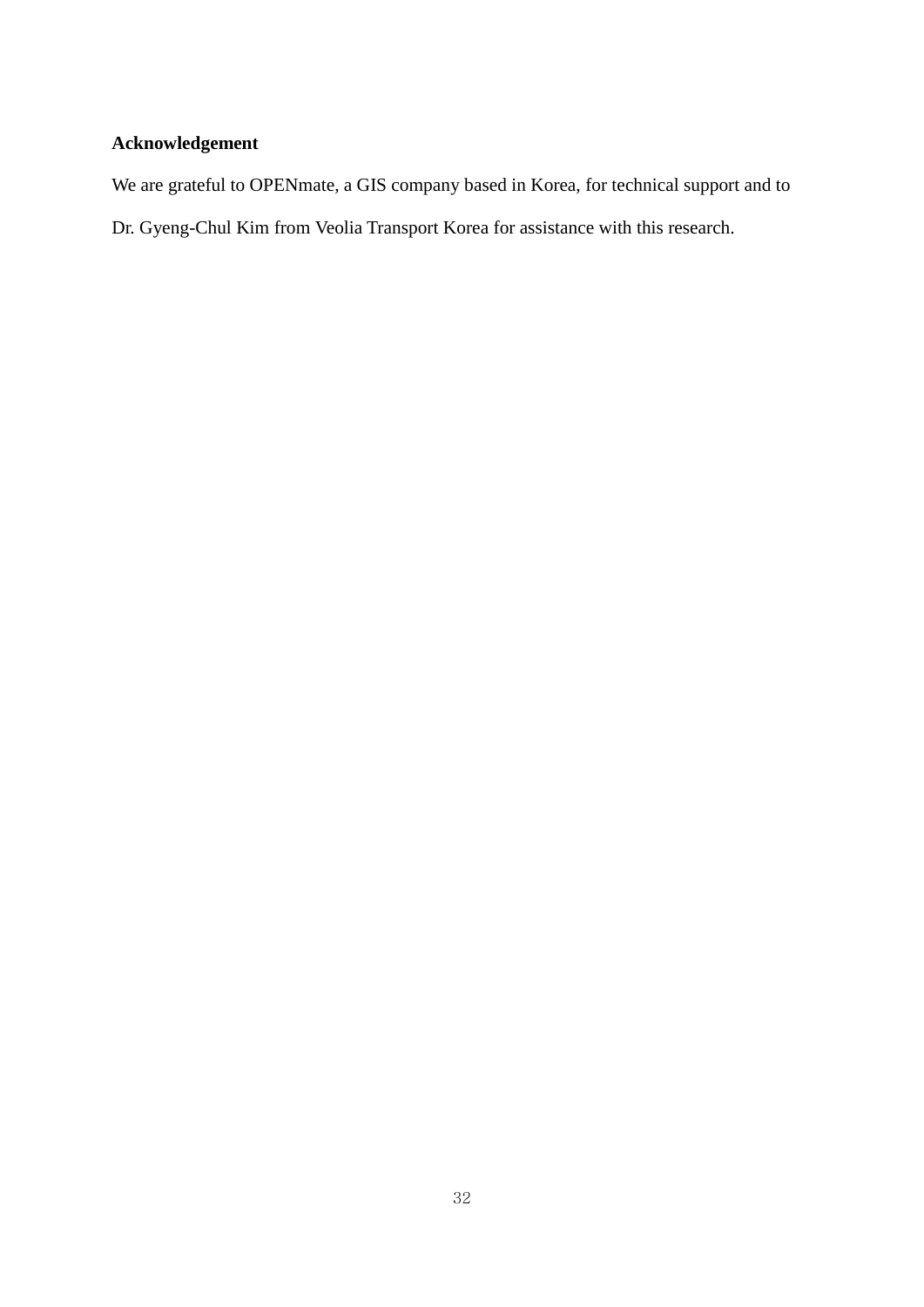#### **References**

- Altshuler, A., Womack, J. and Pucher, J.. (1979) *The Urban Transportation System: Politics and Policy Innovation* Cambridge: MIT Press
- Bhatta, S. and Drennan, M.. (2003) "The Economic Benefits of Public Investment in Transportation: A Review of Recent Literature." *Journal of Planning Education and Research*, 22, pp. 288-296.
- Boarnet, M. (1998) "Spillovers and the Locational Effects of Public Infrastructure." *Journal of Regional Science*, 38:3, pp. 381-400.
- Boarnet, M. and Chalermpong, S. (2001) "New Highways, House Prices, and Urban Development :A Case Study of Toll Roads in Orange County, CA." *Housing Policy Debate,* 12:3, pp. 575-605.
- Boarnet, M. and Haughwout, A. (2000) "Do Highways Matter? Evidence and Policy Implications of Highway's Influence on Metropolitan Development ". Brookings Institution Center on Urban and Metropolitan Policy Washington, D.C.
- Cambridge Systematics, Cervero, R. and Aschuer, D. (1998) *Economic Impact Analysis of Transit Investments: Guidebook for Practitioners*. Washington, D.C.: National Academy Press, Transit Cooperative Research Program, Report 35, National Research Council, 1998; with Cambridge Systematics and D. Aschuer.
- Cervero, R. (1997) *Transit-Induced Accessibility and Agglomeration Benefits: A Land Market Evaluation*. Berkeley: Institute of Urban and Regional Development, Working Paper 691.

Cervero, R. (1998) *The Transit Metropolis: A Global Inquiry.* Washington: Island Press.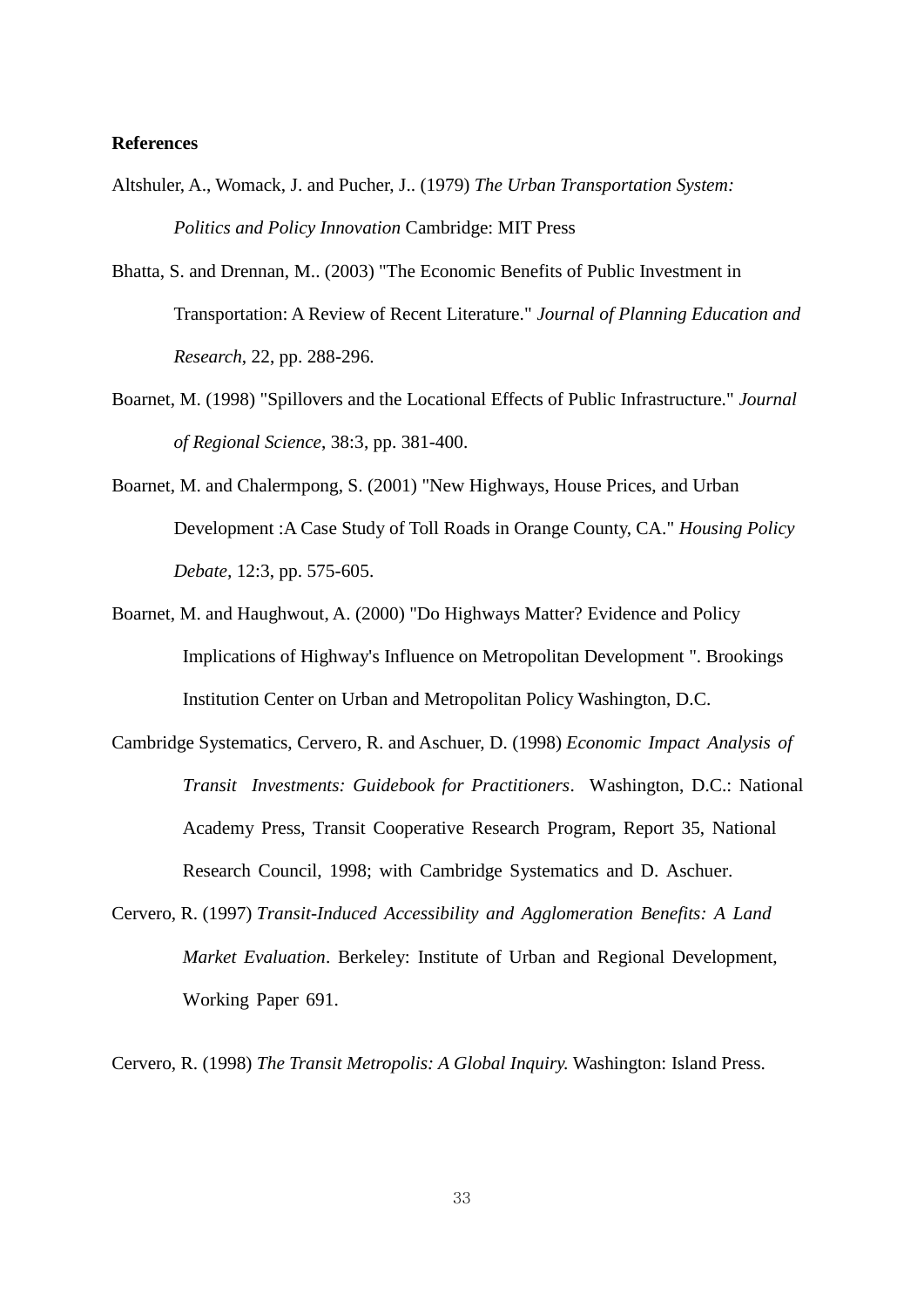- Cervero, R. (2004). The Property Value Case for Transit. *Developing Around Transit: Strategies and Solutions that Work*, R. Dunphy, et al. Washington, D.C.: Urban Land Institute.
- Cervero, R. and Landis, J. (1997) "Twenty Years of the Bay Area Rapid Transit system: Land Use and Development Impacts " *Transportation Research Part A*, 31:4, pp. 309-333.
- Dowall, D. and Monkkonen, P.. (2007) "Consequences of the Plano Piloto: The Urban Development and Land Markets of Brasilia." *Urban Studies*, 44:10, pp. 1871-1887.
- Du, Hongbo and Mulley, C. (2006) "Relationship Between Transport Accessibility and Land Value " *Transportation Research Record* 1977, pp. 197-205
- Estupinan, N. and Rodriguez, D. (2008) "The Relationship between Urban Form and Station Boardings for Bogotá's BRT " *Transportation Research Part A* 42, pp. 296-306.
- Ewing, R. (2009) "Transportation Infrastructure and Urban Growth and Development Patterns", *Transportation Infrastructure: The Challenges of Rebuilding America*, M. Boarnet, ed. Chicago: American Planning Association, Planning Advisory Service, Report Number 557, pp. 27-39.
- Gatzlaff, D. and Smith, M. (1993) "The Impact of the Miami Metrorail on the Value of Residences Near Station Locations " *Land Economics*, 69:1, pp. 54-66.
- Levinson, H., Zimmerman, S., Clinger, J. and Rutherford, S. (2002) "Bus Rapid Transit: An Overview " *Journal of Public Transportation*, 5:2, pp. 1-30.
- McMillen, D. and McDonald, J. (2004) "Reaction of House Prices to a New Rapid Transit Line: Chicago's Midway Line 1983-1999." *Real Estate Economics*, 32:3, pp. 463-486.
- Perez, P., Martinez, F., and Ortuzar, J. (2003) "Microeconomic Formulation and Estimation of a Residential Location Choice Model: Implications for the Value of Time." *Journal*